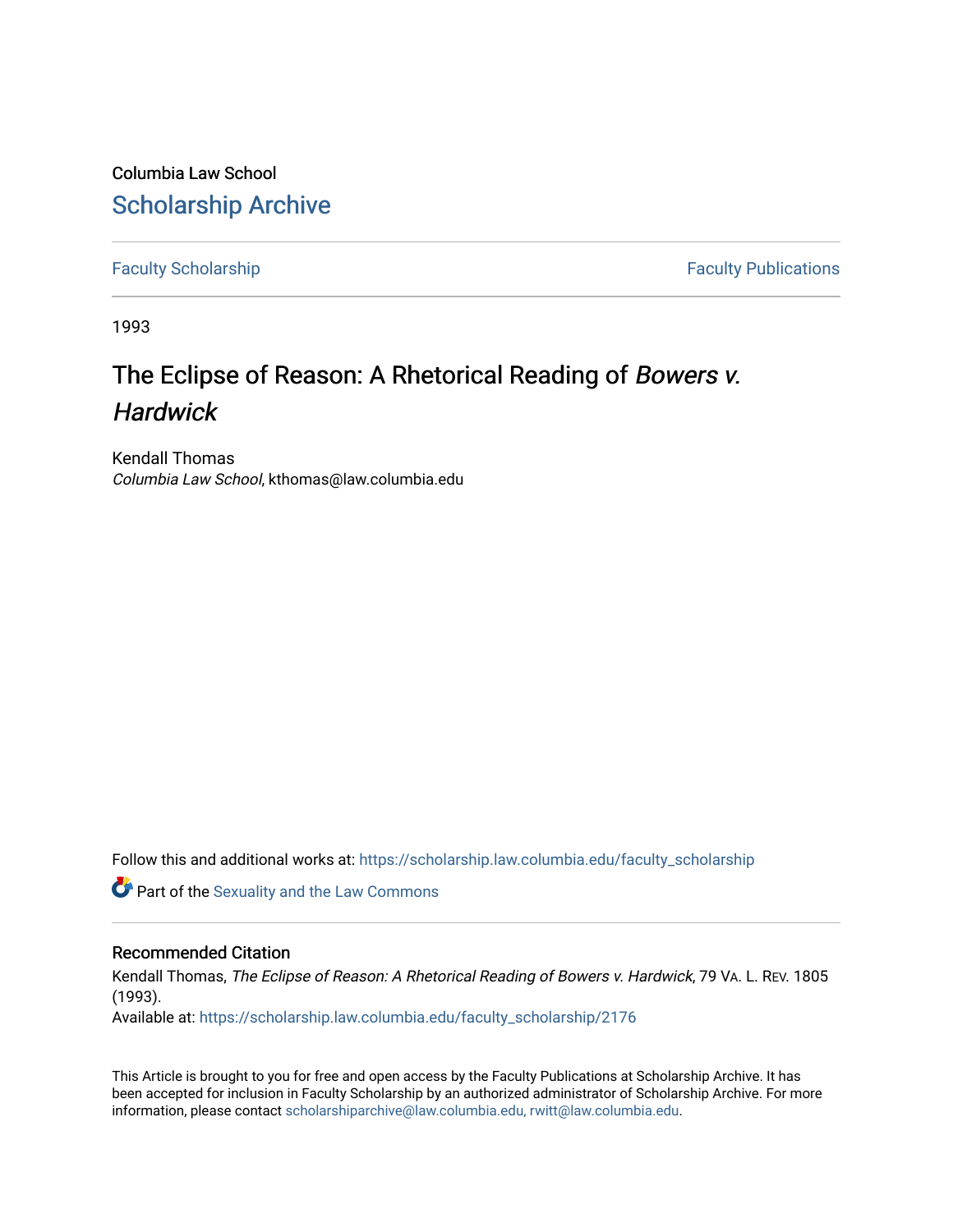## THE ECLIPSE OF **REASON: A** RHETORICAL READING OF *BOWERS v HARDWICK*

*Kendall Thomas\**

#### *[P]assion never fails to wrest the scepter from reason.*  $-$ Publius (James Madison)<sup>1</sup>

**N** a careful and compelling reading of the text of the Supreme Court's opinion in *Bowers v. Hardwick,2* Janet Halley provides a meticulous map of the misprisions by which the *Hardwick* Court "exploit[s] confusion about what sodomy is in ways that create opportunities for the [judicial] exercise of homophobic power."' According to Professor Halley, the duplicitous mechanisms the *Hardwick* Court marshals in reasoning about sodomy entail a mobilization of two "incommensurable articulations": the idea of the sodomitical act, on the one hand, and that of personal identity, on the other.<sup>4</sup>

Professor Halley rightly insists that an anti-homophobic critique of *Hardwick* should refuse to confine itself to "questions whether the Court's analysis is more fundamentally act-based or identity-based, and whether it can be better refuted from an act- or identity-based position."5 Because both paths ultimately lead to the same conceptual cul-de-sac, Professor Halley urges us to focus instead on the dually duplicitous stratagem by which the *Hardwick* Court *simultaneously* deploys act- and identity-based theories of sodomy.

I concur in Professor Halley's judgment that critical examination of the act-based and identity-based theories of sodomy ought not be

**<sup>\*</sup>** © Kendall Thomas, 1993. Professor, Columbia Law School. A shorter version of this Commentary appears in 1 GLQ: A Journal of Lesbian and Gay Studies (1993). This work is dedicated to the memory of Willie L. Moore and Anthony Thomas.

**I** The Federalist No. 55 (James Madison). The Madisonian maxim appears in a passage of the *Federalist* defending constitutional controls on the size of the proposed House of Representatives. In using it here, I do not mean to suggest that Madison foresaw or could have foreseen that the possibility that the mob mentality against which he sought to guard could arise in smaller, arguably unrepresentative bodies such as the Supreme Court.

<sup>2 478</sup> U.S. 186 (1986).

**<sup>3</sup>**Janet E. Halley, Reasoning About Sodomy: Act and Identity In and After *Bowers v. Hardwick,* 79 Va. L. Rev. 1721, 1770 (1993).

<sup>4</sup> Id. at 1726.

**<sup>5</sup>** Id. at 1770.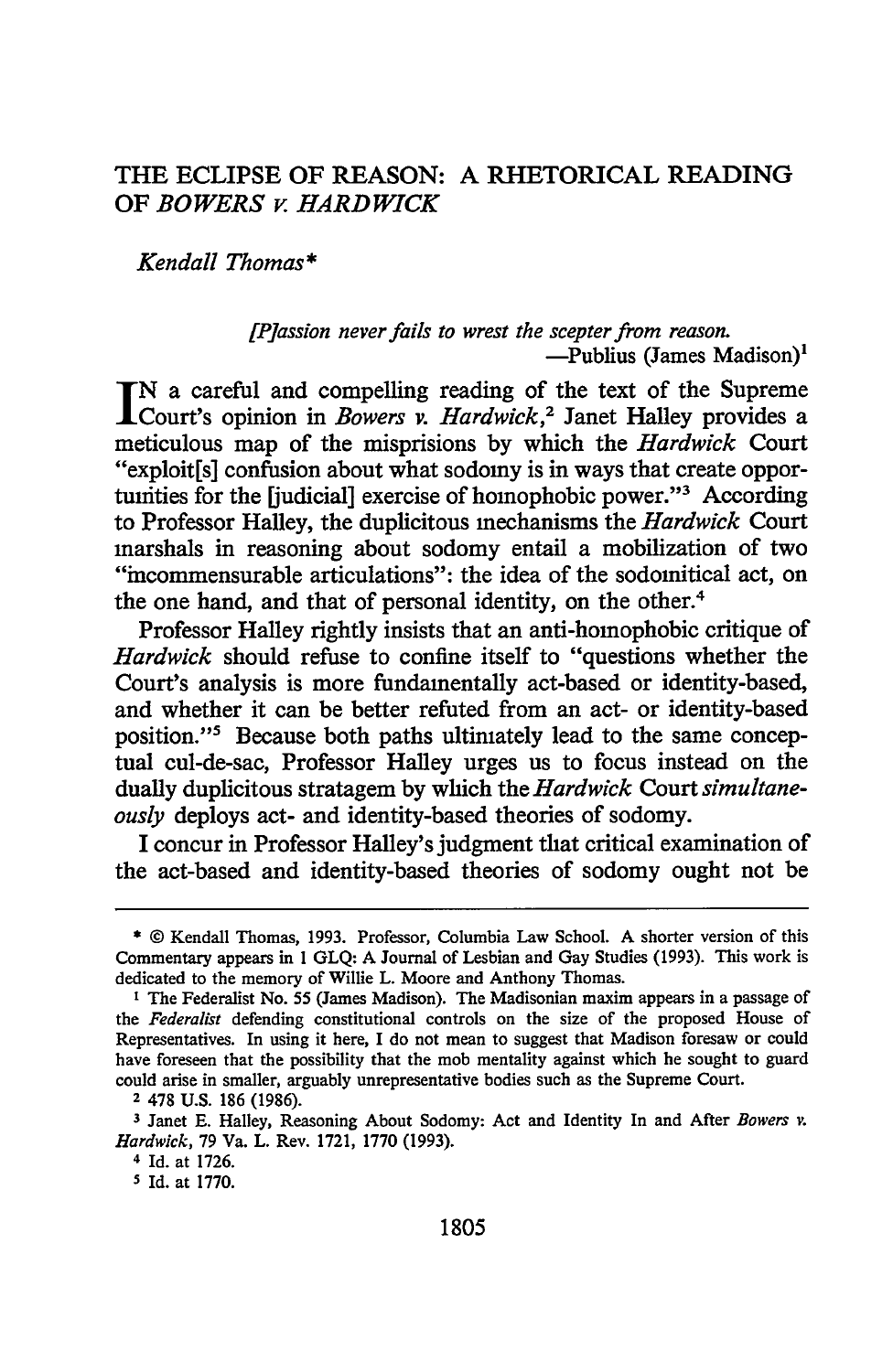viewed as mutually exclusive. After *Hardwick,* how could they be? It would be intellectually and ideologically unwise not to engage the "binocular vision"<sup>6</sup> that informs the *Hardwick* opinion-in all its simultaneity. Indeed, we must be prepared to press the project proposed **by** Professor Halley even further. An analysis of the ways in which the *Hardwick* decision uses act-based and identity-based conceptions of sodomy is important, but standing alone, it does not exhaust the complex meanings inscribed in the Court's double deployment. The complexities increase when the investigation of act-based and identity-based conceptions of sodomy remains inattentive to the possibility that the opposition drawn between sexual acts and sexual identities may be more apparent than real.<sup>7</sup> The relational dependence between act and identity to which Professor Halley calls our attention suggests that our collective project will remain unfinished without an analysis that transposes the anti-homophobic critique of *Hardwick* into another, even more dissonant key. If the exploration of the act-based versus identity-based conceptions of sodomy was the first step in the anti-homophobic critique of *Hardwick,* and the binocular investigation undertaken **by** Professor Halley the second, the third step in our critical response to the homophobic ideology embraced **by** the *Hardwick* Court should be a sustained challenge to the very terms of the opposition between sexual acts and sexual identities. This is the task I undertake here.

The most promising target for a deconstruction of the metaphysical infrastructure that subtends both the distinction between sexual acts and sexual identities, and a more nuanced understanding which sees the two as relational and dependent, is neither the act of "homosexual sodomy," nor "homosexual" identity. Instead, we must begin to take rigorous and relentless critical aim at the ideology and institution of normative heterosexuality. I do so in a slightly perverse, but, I hope, productive way.

I have suggested in some of my work in critical race theory that "race" is a verb, that we are "raced" through a constellation of prac-

**<sup>6</sup>** Id. at 1746.

**<sup>7</sup>** Professor Halley argues that the act-based approach to sodomy that governs the Court's analysis in *Hardwick* "both distinguishes itself from and depends upon an identity-based approach." Id. at **1768.** Nonetheless, this statement is in tension with Halley's assertion that the "sodomitical act" and the idea of "personal identity" are "incommensurable articulations." Id. at **1726.**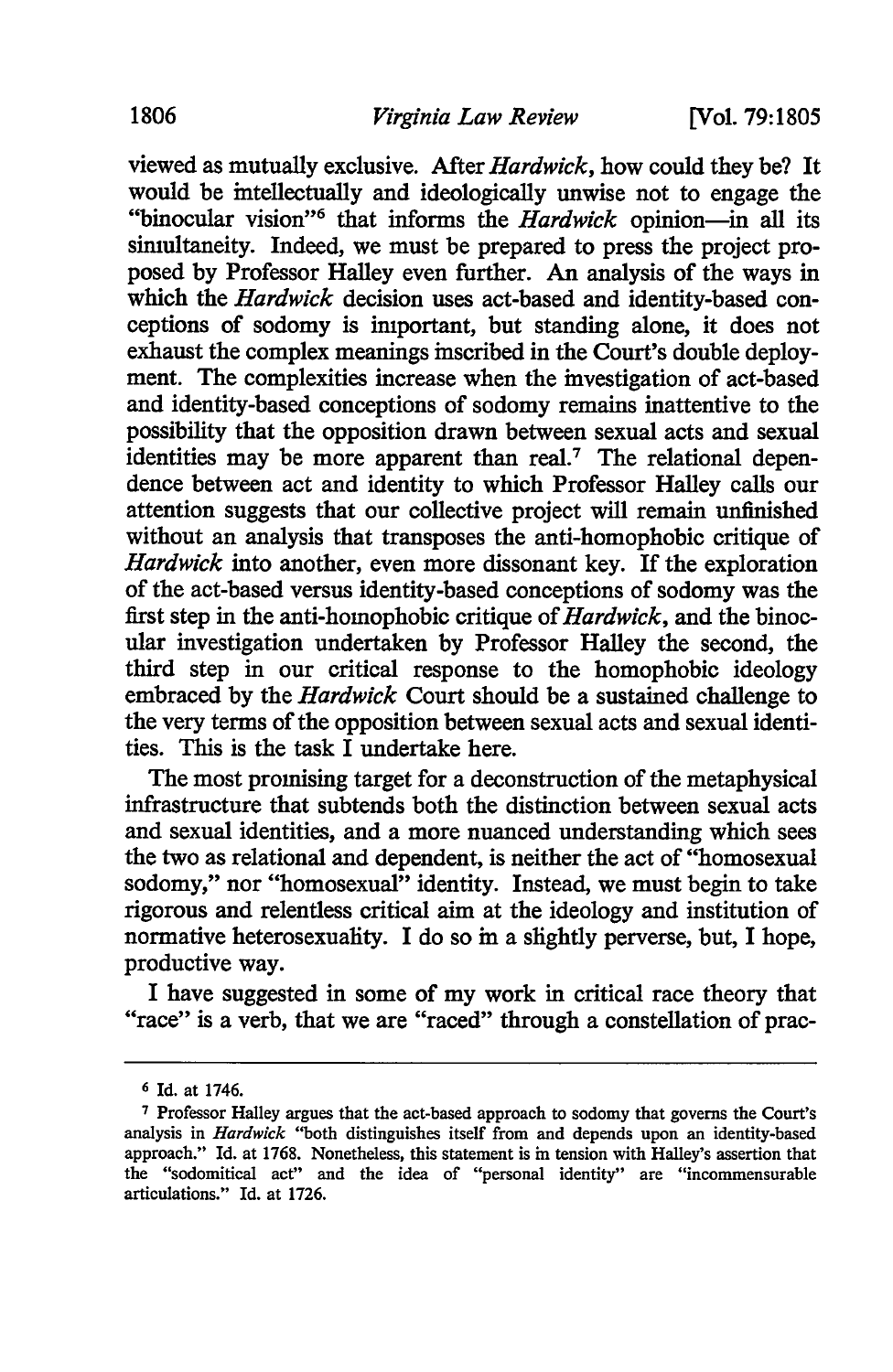tices that construct and control racial subjectivities.<sup>8</sup> Much the same may be said of sexual identity. Sexual identity does not exist apart from the active practices by which it is ascribed, asserted, avowed, and indeed, disavowed. Similarly, the very idea of a human sexual act necessarily presupposes the existence of an identifiable agent or actor who can engage in or "have" (as we Americans say) sex, even where the actor or agent is not understood as a "personage," a "life form," or a "species" in the Foucauldian sense.<sup>9</sup>

We need, therefore, a conceptual vocabulary that tracks the performative act of identification. Heterosexual identity is "performative," in the sense that the content of heterosexual identity has to be produced, fabricated, made up, and acted out. Recall, in this connection, the etymological roots of the word "orientation": heterosexual identity has to be "oriented" or raised up alongside, and against, its identificatory alteruatives. Like all sexualities, heterosexuality has no ontological status apart from the various acts of identification whose performance constitutes its "reality."

**A** close textual reading of a passage in the *Hardwick* opinion reveals the performative nature of heterosexual identity as staged by the Supreme Court. The starting point for this analysis, however, is Freud's celebrated reading of a text whose author has been described as "by far the most famous mental patient ever."10 The text in question is *Memoirs of My Nervous Illness,* written by Dr. jur. Daniel Paul Schreber, a German lawyer, judge, and *Senatspriisident* of the Dresden Appeal Court." As anyone who has read his *Psycho-Analytic Notes on an Autobiographical Account of a Case of Paranoia (Dementia Paranoides)* **1** will recall, Freud uses the Schreber *Memoirs* to develop a theory of the catalytic role played by repressed homosexual

**<sup>8</sup>** See, e.g., Kendall Thomas, Comments at Frontiers of Legal Thought Conference, Duke Law School (Jan. 26, 1990), *quoted in* Charles R. Lawrence III, If He Hollers Let Him Go: Regulating Racist Speech on Campus, in Mari J. Matsuda, Charles R. Lawrence III, Richard Delgado & Kimberl6 W. Crenshaw, Words That Wound 53, 61 (1993).

**<sup>9</sup>** See **I** Michel Foucault, The History of Sexuality 43 (Robert Hurley trans., Pantheon Books 1978) (1976).

**<sup>10</sup>** Psychosis and Sexual Identity: Toward a Post-Analytic View of the Schreber Case 2 (David B. Allison, Prado de Oliveira, Mark S. Roberts & Allen S. Weiss eds., 1988).

**<sup>11</sup>** Daniel P. Schreber, Memoirs of My Nervous Illness (Ida Macalpine & Richard **A.** Hunter eds. & trans., 1955).

<sup>12</sup> Sigmund Freud, Psycho-Analytic Notes on an Autobiographical Account of a Case of Paranoia (Dementia Paranoides) (1911), *reprinted in* 12 Standard Edition of the Complete Psychological Works of Sigmund Freud (1911-1913), at 1 (James Strachey trans. & ed., 1958).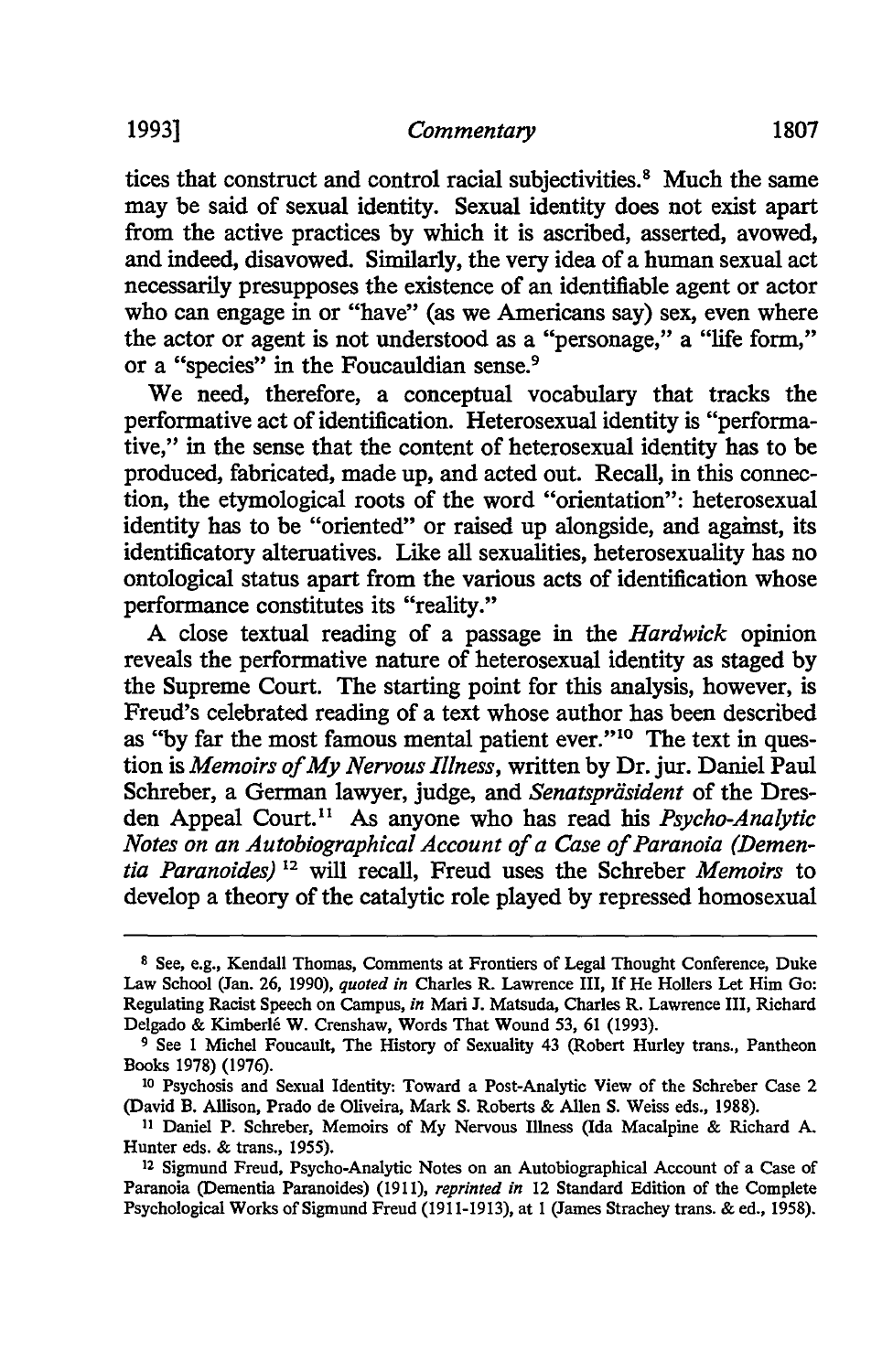wish fantasies in the mechanism of paranoid psychosis. For Freud, the "salient feature"13 of the *Memoirs* is a "delusion of emasculation" or Judge Schreber's belief that he was "being transformed into a woman."14 Freud explains that Schreber's psychotic fantasy is triggered one morning "between sleeping and waking" by the thought "'that after all it really must be very nice to be a woman submitting to the act of copulation.' **"15** "This idea," writes Freud, "was one which [Schreber] would have rejected with the greatest indignation if he had been fully conscious."16 Indeed, Schreber recounts in the *Memoirs* that he initially construed his transformative "unmanning" *(Entmannung)17* as a conspiracy in which "'God Himself had played the part of accomplice, if not of instigator.' **"18** This divinely ordained scheme, Schreber notes paradoxically, was driven by purposes **"** 'contrary to the Order of Things' ":<sup>19</sup> Schreber's "'soul was to be murdered' " and his transformed "'body used like a strumpet.' **"20** Over time, however, the judge decides that his "emasculation" is in fact part of a "divine miracle," and is thus very much "'in consonance with the Order of Things.' "<sup>21</sup> Schreber is forced to realize that " 'the Order of Things imperatively demanded [his] emasculation, whether [he] personally liked it or no,' **"22** because he had been chosen for "'[s]omething... similar to the conception of Jesus Christ by the Immaculate Virgin.' **"23** The judge comes to interpret his "unmanning" as a sign that God has called him to redeem the world: "'The further consequence of my emasculation could, of course, only be my impregnation by divine rays to the end that a new race of men might be created.' **"24** Sehreber is eventually able to "'reconcile [himself] to

24 Id. at 20-21.

**<sup>13</sup>** Id. at 21.

<sup>14</sup> Id. at 20-21.

**<sup>15</sup>** Id. at 13.

**<sup>16</sup> Id.**

**<sup>17</sup>** This is the term used by Macalpine and Hunter in their English translation of the Schreber *Memoirs*, who note that the primary meaning of the German "Entmannung" is " 'to remove from the category of men,' which is what Schreber intended." Schreber, supra note 11, at 361.

**<sup>1</sup>** Freud, supra note 12, at 19.

**<sup>19</sup>** Id.

**<sup>20</sup>**Id.

<sup>21</sup> Id. at 20.

<sup>22</sup> Id.

**<sup>23</sup>**Id. at 32 n.1.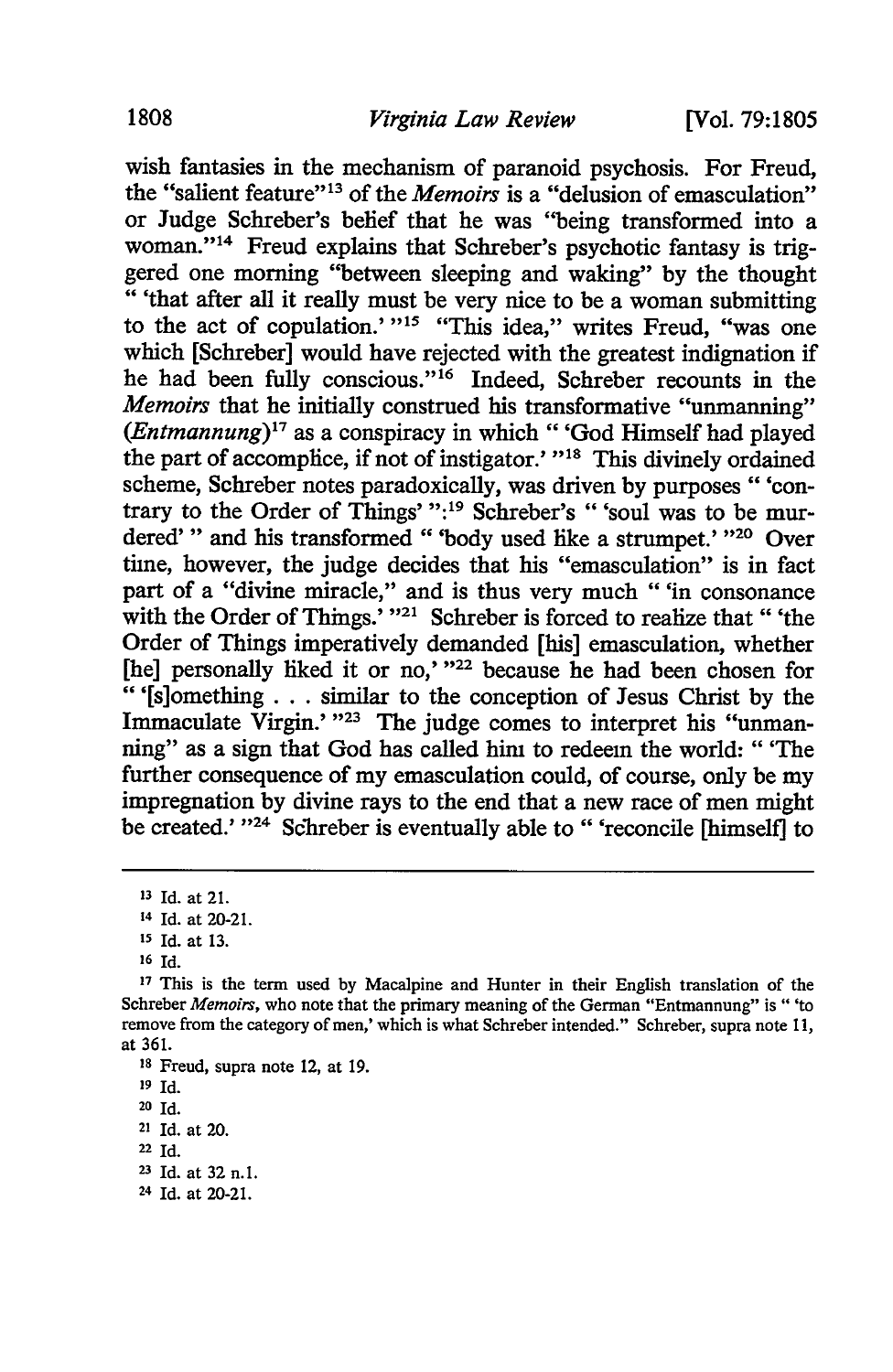the thought of being transformed into a woman'" and reports in lavish detail the hours he spends before the mirror "'with the upper portion of [his] body bared, and wearing sundry feminine adornments, such as ribbons, false necklaces, and the like.' **"25** Having transposed his dissonant sexual fantasy into a more harmonious spiritual key, Schreber finally accepts his calling. Schreber confesses that he finds that "'a little sensual pleasure falls to [his] share' **"26** when he "inscribe[s] upon [his] banner the cultivation of femaleness' **"27** and evokes that "'sensation of voluptuousness such as women experience,'  $^{928}$  without which he cannot discharge his new maternal duty to keep God in a "'constant state of enjoyment.' **"29** It is thus that the "'unequal struggle between this one weak man and God himself' **"30** is brought to a happy end. In Freud's formulation, what begins as a "sexual delusion of persecution" is "converted in [Schreber's] mind into a religious delusion of grandeur."<sup>31</sup>

The present analysis explores the uncanny continuities between the psychotic discourse of Judge Schreber's *Memoirs* and the bizarre figural logic that informs a more recent, but no less troubling, judicial text: I refer here, again, to the 1986 opinion of the United States Supreme Court in *Bowers v. Hardwick*,<sup>32</sup> a legal decision whose aftershocks continue to register in our national political discourse about sexual identity and difference.

Freud's reading of the *Memoirs of a Nervous Illness* has suffered a curious fate. Although the project of the *Psycho-Analytic Notes* clearly was to demonstrate the psychopathological effects that the repression of homosexual desire produced in a socially *heterosexual man,* Freud's study was quickly put to very different use. As Eve Kosofsky Sedgwick has noted, later interpretations of the *Psycho-Analytic Notes* deployed Freud's psychoanalysis of the Schreber *Memoirs* "not against *homophobia* and its schizogenic [sic] force, but against *homosexuality"* and homosexuals. Eve K. Sedgwick, Between Men: English Literature and Male Homosocial Desire 20 (1985). This interpretive parapraxis led to a strange state of affairs in which the homosexual, rather than the homophobe, became the subject of mental illness. Needless to say, these misreadings of the *Psycho-Analytic Notes* have blurred the focus and blunted the force of Freud's potentially subversive insights about the violent psychic pressures compulsory heterosexuality exerts on homosexual desire in those who consider themselves to be heterosexual.

**32** 478 U.S. 186.

**<sup>25</sup>**Id. at 21.

**<sup>26</sup>**Id. at 34. **<sup>27</sup>**Id. at 33.

**<sup>28</sup>**Id. at 32.

**<sup>29</sup>**Id. at 34.

**<sup>30</sup>**Id. at 19.

**<sup>31</sup>**Id. at **18.**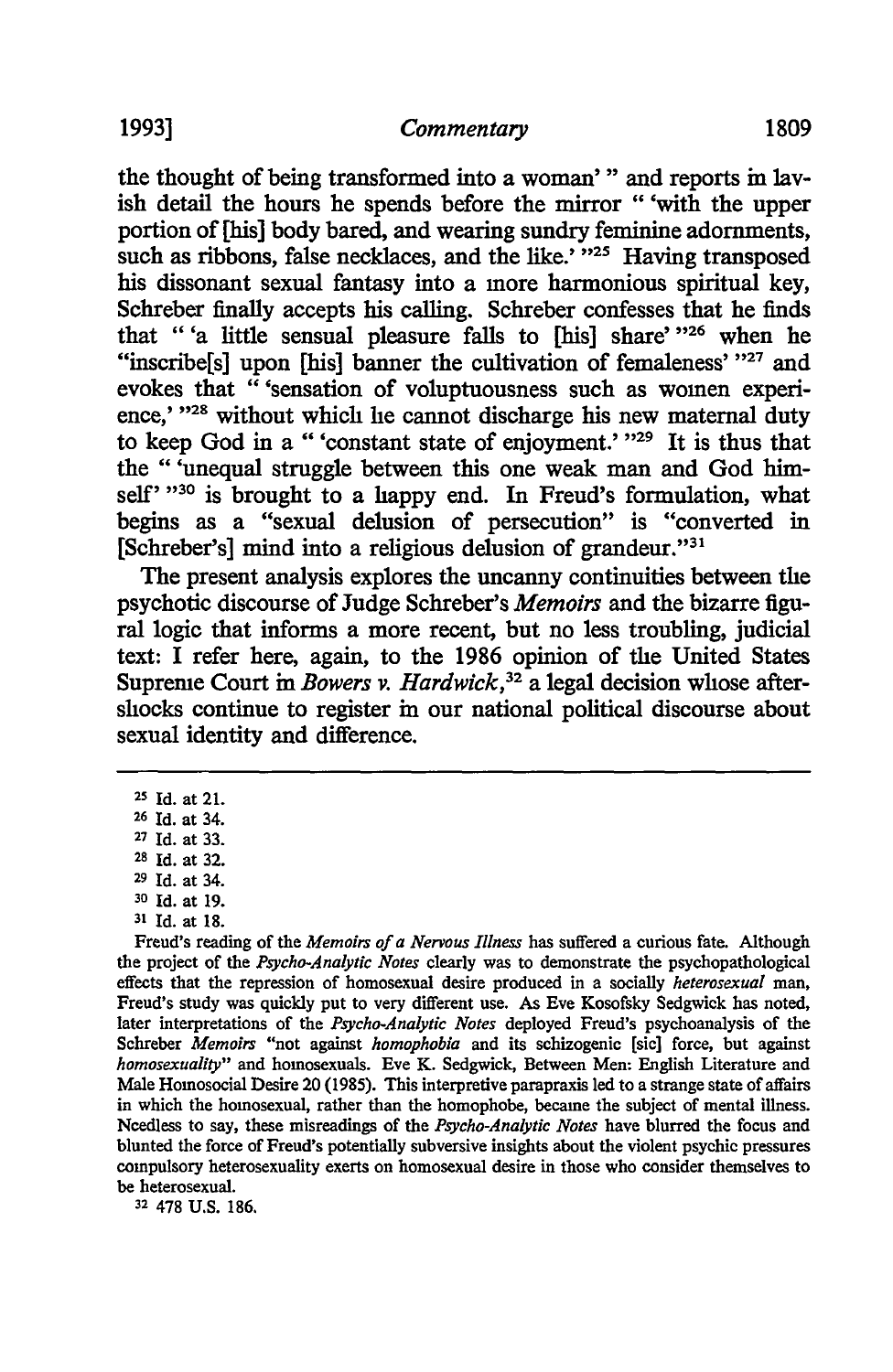*Hardwick* presented a challenge to the constitutionality of a Georgia criminal statute prohibiting "sodomy. '33 The "anti-sodomy" law covered a broad range of private sexual practices between consenting adults, including, but not limited to, those involving individuals of the same sex.34 Michael Hardwick, the Georgia citizen who challenged the statute, sought a broad judgment from the Supreme Court regarding the "facial" constitutionality of the law: Hardwick argued that the federal Constitution precluded the Georgia legislature from punishing *any* private consensual instance of the sexual activities interdicted by its "anti-sodomy" statute, regardless of the marital status or sex of those who violated it.35 The Supreme Court, however, resolutely avoided judgment on that broad issue. Instead, the *Hardwick* Court took the view that the only question properly before it was the constitutionality of the Georgia law as applied to private sexual practices between consenting adults of the same sex, acts which the Court denominated "homosexual sodomy."<sup>36</sup> Having thus narrowed the scope of its inquiry, the Court upheld the constitutionality of Georgia's "anti-sodomy" law, at least as it had been applied to Michael Hardwick.<sup>37</sup> In an opinion by Justice Byron R. White, the closely divided Court concluded that the Federal Constitution does not "confer<sup>[ ]</sup> a fundamental right upon homosexuals to engage in sodomy," and that the Court therefore could not justify judicial invalidation of "the sodomy laws of some 25 States" that "make such conduct illegal and have done so for a very long time."<sup>3</sup>

The decision in *Hardwick* has given rise to a considerable body of critical commentary in legal circles. Most of these discussions debate the question whether the Court's refusal to declare the Georgia stat-

**<sup>33</sup>** Id. at 187-88.

**<sup>34</sup>**Id. at 188 n.1; see Ga. Code Ann. *§* 16-6-2 (Michie 1984).

**<sup>35</sup>** *Hardwick,* 478 U.S. at 188. During oral argument before the Supreme Court, then Associate Justice William H. Rehnquist questioned the description of Hardwick's claim as a "facial" challenge to the Georgia statute. Justice Rehnquist insisted that a "facial" constitutional attack on the "anti-sodomy" law would draw no distinction between public and private commission of the prohibited acts. Hardwick's counsel placed great emphasis on the fact that the practices for which Hardwick was arrested took place in the privacy of his home. Oral Argument in *Bowers v. Hardwick, in* Landmark Briefs and Arguments of the Supreme Court of the United States: Constitutional Law: 1985 Term Supplement 650-51 (Philip B. Kurland & Gerhard Casper eds., 1987).

**<sup>36</sup>** *Hardwick,* 478 U.S. at 188 n.2.

**<sup>37</sup>**Id. at 196.

**<sup>38</sup>**Id. at 190, 196.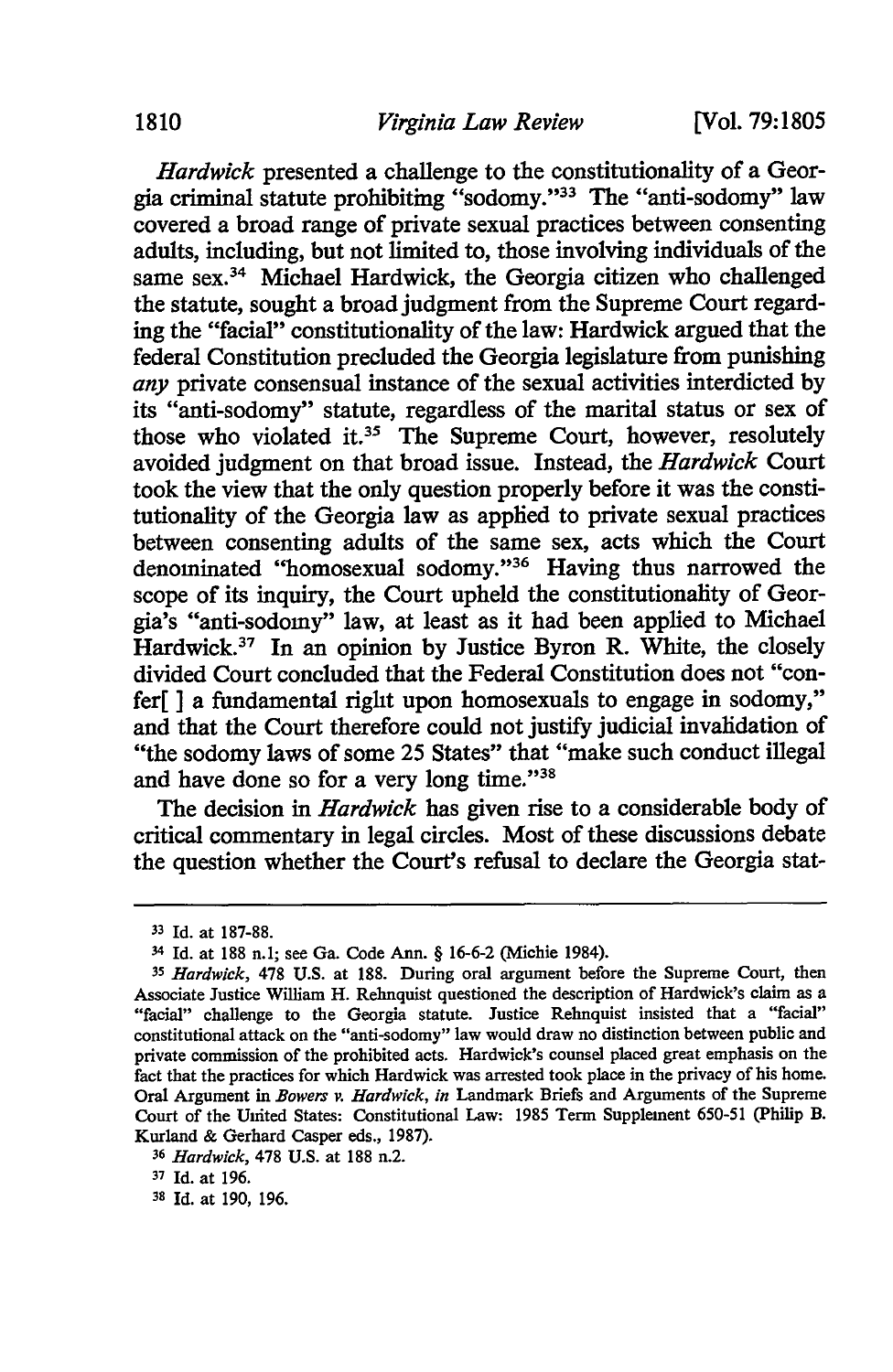ute unconstitutional comports with, or contradicts, its earlier decisions regarding state regulation of private sexual conduct.<sup>39</sup> This focus on the Court's refusal to extend the doctrine of constitutional privacy has obscured another, equally important dimension of the *Hardwick* opinion: its place in the broader archive of cultural texts about the meaning of legal identity and sexual difference. Attention to the larger social significance of the *Hardwick* case requires analysis not so much of the doctrine as of the discursive strategies the Court employed to explain the doctrinal grounds on which the decision rested. The failure of academic lawyers to attend to the rhetorical register of *Hardwick* in turn may be traced to the undertheorized and ultimately incomplete understanding of the rhetorical forms in which Supreme Court opinions are cast.

Until quite recently, professional students of the Supreme Court have been conditioned to train their interpretive energies on the logic, rather than the language, of the Court's opinions. In short, they have viewed the rhetoric of Supreme Court analysis and argument mainly as a tool for communicating rules of constitutional law, which are taken to be separate and distinct from that rhetoric itself.40 Happily, a number of legal scholars have come to reject this orthodox view of the relation between legal discourse and legal doctrine.<sup>41</sup> In its most radical moments, this recent writing on the theory and practice of legal interpretation undermines the idea that the content of legal doctrine is separable (even in principle) from its discursive form; concomitantly, this work challenges the longstanding belief that the main mission of legal scholarship is to distill (in order to discuss) the "reasoning" of an opinion from its "rhetoric." Against the standard view, proponents of the "linguistic" turn in legal scholarship have sought to demonstrate that a judicial opinion (or for that matter, *any* legal text)

<sup>&</sup>lt;sup>39</sup> See, e.g., Daniel O. Conkle, The Second Death of Substantive Due Process, 62 Ind. L.J. 215, 221-37 (1986); Annamay T. Sheppard, Private Passion, Public Outrage: Thoughts on *Bowers v. Hardwick,* 40 Rutgers L. Rev. 521, 547-58 (1988); Thomas B. Stoddard, *Bowers v. Hardwick:* Precedent by Personal Predilection, 54 U. Chi. L. Rev. 648 (1987).

*<sup>40</sup>*See, e.g., Louis Henkin, Infallibility Under Law: Constitutional Balancing, 78 Colum. L. Rev. 1022, 1023 (1978) (describing his project as an attempt to "separate rhetoric from live constitutional doctrine and method").

<sup>41</sup> See, e.g., Stanley Fish, Doing What Comes Naturally (1989); Peter Goodrich, Legal Discourse (1987); Interpreting Law and Literature: A Hermeneutic Reader (Sanford Levinson & Steven Mailloux eds., 1988); Sanford Levinson, Law as Literature, 60 Tex. L. Rev. 373 (1982); Gerald Graff, "Keep Off the Grass," "Drop Dead," and Other Indeterminacies: A Response to Sanford Levinson, 60 Tex. L. Rev. 405 (1982).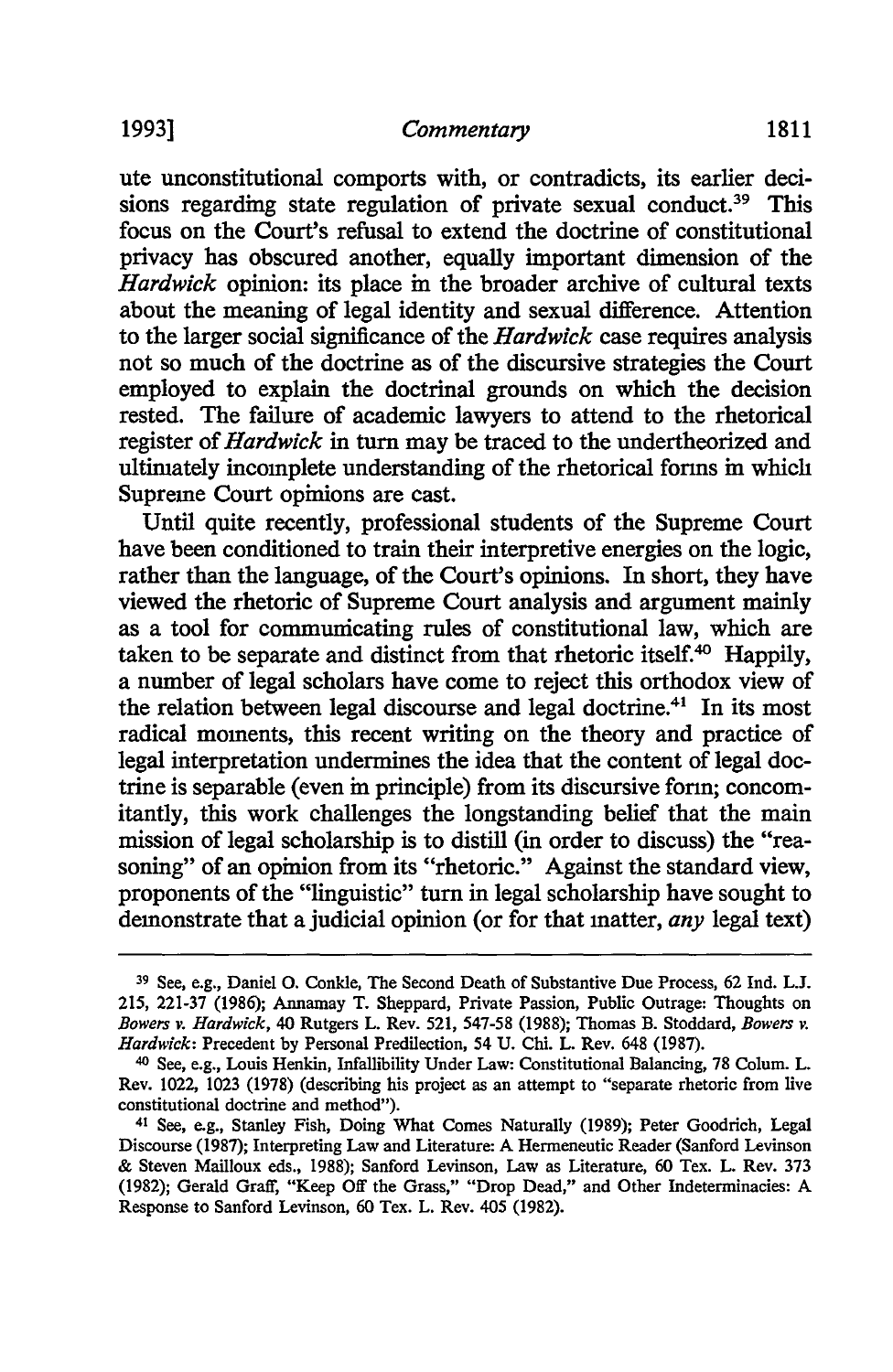is something more (and other) than its juridic propositions. In this critical perspective, a judicial decision is a complex combination of rules *and* rhetoric that cannot be understood without rigorous attention to its discursive dimensions, or what might loosely be termed its "figural" or "metaphorical" elements.<sup>42</sup>

These interrogations of the discursive foundations of legal doctrine indicate that it is impossible to distinguish definitively between those features of a judicial opinion that derive from its legal "substance," and those which have been thought to be "merely" elements of its contingent linguistic "style." If the judicial decision is simultaneously a configuration of doctrine and discourse, our understanding of any particular legal judgment will remain incomplete unless we are willing to suspend the traditional legal distinctions between idea and expression, between reasoning and rhetoric, between substance and style. Sustained engagement with the "language" of law *as such* alerts us to those aspects of the judicial decision that make possible the rhetorical power of law but elude the rationalist interpretive protocols of doctrinal analysis, or more dangerously, unsettle them altogether. In the terms of Jean-Frangois Lyotard, we must be prepared to exploit the theoretical advantages that flow from sustained investigation of the incommensurability, even antagonism, between the putatively rational "discourse" of constitutional interpretation, on the one hand, and the pre-rational rhetorical "figures" that visibly undermine the former.<sup>43</sup> Indeed, in seeking to overcome the conceptual and political limits imposed by rationalist doctrinal analysis, the rhetorical reading of the Court's decision in *Hardwick* offered here will most emphatically not approach that text "as if it were free of psychic and sexual processes, as if it operated outside the range of their effects."<sup>44</sup> I propose, in short, to undertake something like a psychoanalysis of juridical discourse.

I emphasize the need to attend to the figural or metaphorical dimensions of the Supreme Court's opinion in the *Hardwick* case and suggest that the approach to *Hardwick* urged here transgresses the rationalist limits of conventional legal method.45 Only a rhetorical

<sup>&</sup>lt;sup>42</sup> See, e.g., sources cited supra note 41.

<sup>&</sup>lt;sup>43</sup> Jean-François Lyotard, Discours, Figure (1971).

<sup>44</sup>Jacqueline Rose, Margaret Thatcher & Ruth Ellis, 6 New Formations 3 (1988).

<sup>45</sup>Anyone familiar with contemporary textual theory will find these observations elementary, indeed, axiomatic. In the legal academy, some have viewed acceptance of these ideas as a scandal, if not an act of outright treason.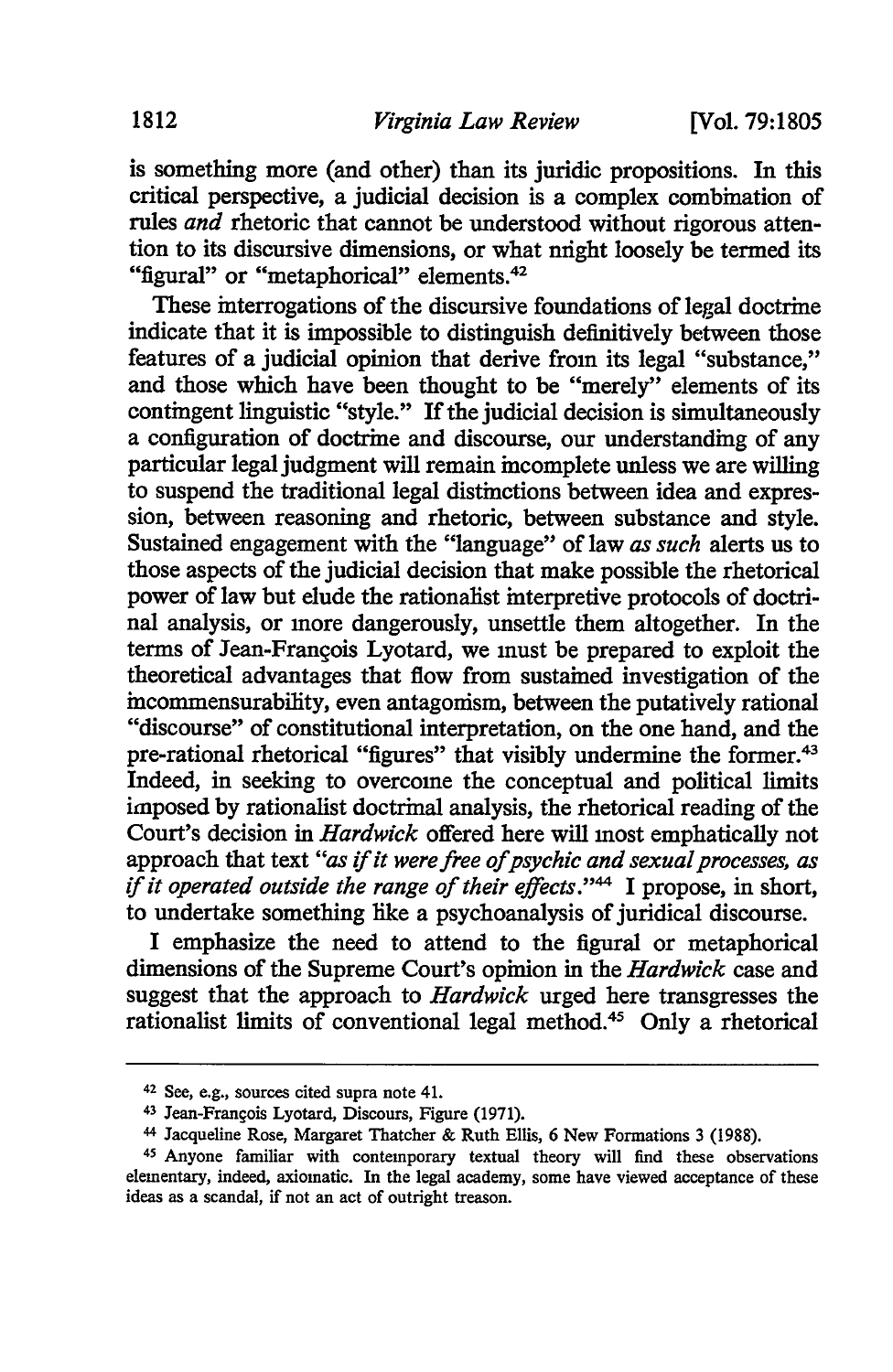reading, which goes behind Justice White's doctrinal defense of the result in *Hardwick* to examine the discursive strategies that underwrite that defense, can reveal the "unconscious" of the text. This discussion will focus on those passages in the *Hardwick* decision that most clearly demonstrate the psychic mechanisms of identification around which the Court's interpretation and adjudication of the law of "homosexual sodomy" revolves. As used here, the term "identification" may be understood in something like its standard psychoanalytic sense, to refer to the "[p]sychological process whereby the subject assimilates an aspect, property or attribute of the *other* and is transformed, wholly or partially, after the model the other provides. It is by means of a series of identifications that the personality is constituted and specified."<sup>46</sup> The concept includes the defense inechanism known in psychoanalysis as "identification with the aggressor," the transformative process whereby a subject incorporates aspects of a feared aggression in a "reversal of roles" in which "the aggressed turns the aggressor."<sup>47</sup>

Taking the psychoanalytic notion of identification as a point of reference, I show that the *Hardwick* decision is not primarily or exclusively a judicial discourse about the legal regulation of "homosexuality," or more precisely, that it is only partly so. The Supreme Court's opinion in *Hardwick* is more productively understood as entailing the discursive construction and ideological consolidation of a certain "heterosexual" identity. In upholding the right of the state of Georgia to police and punish the act of "homosexual sodomy," the *Hardwick* Court performs an act of heterosexual identification that produces a distinctive image of heterosexual identity. As we shall see, however, the identificatory imperative that informs the rhetoric of the *Hardwick* decision is inadequate finally to its task. The text of *Hardwick* reveals the degree to which the corpus of heterosexual law not only does not differ from, but crucially depends upon, the figure of the lawless homosexual as its factive foundation. $48$ 

<sup>46</sup> **J.** Laplanche & **J.-B.** Pontalis, The Language of Psycho-Analysis **205** (Donald Nicholson-Smith trans., 1973) (1967) (emphasis added).

<sup>47</sup> Id. at 209.

<sup>48</sup> Note that here, I am discussing the male varieties of "heterosexuality" and "homosexuality," and their concomitant expressions. This is not because **I** believe male heterosexuality and homosexuality are the paradigm case of either of these two forms of sexuality; I hold no such view. I restrict my discussion to masculine models of heterosexuality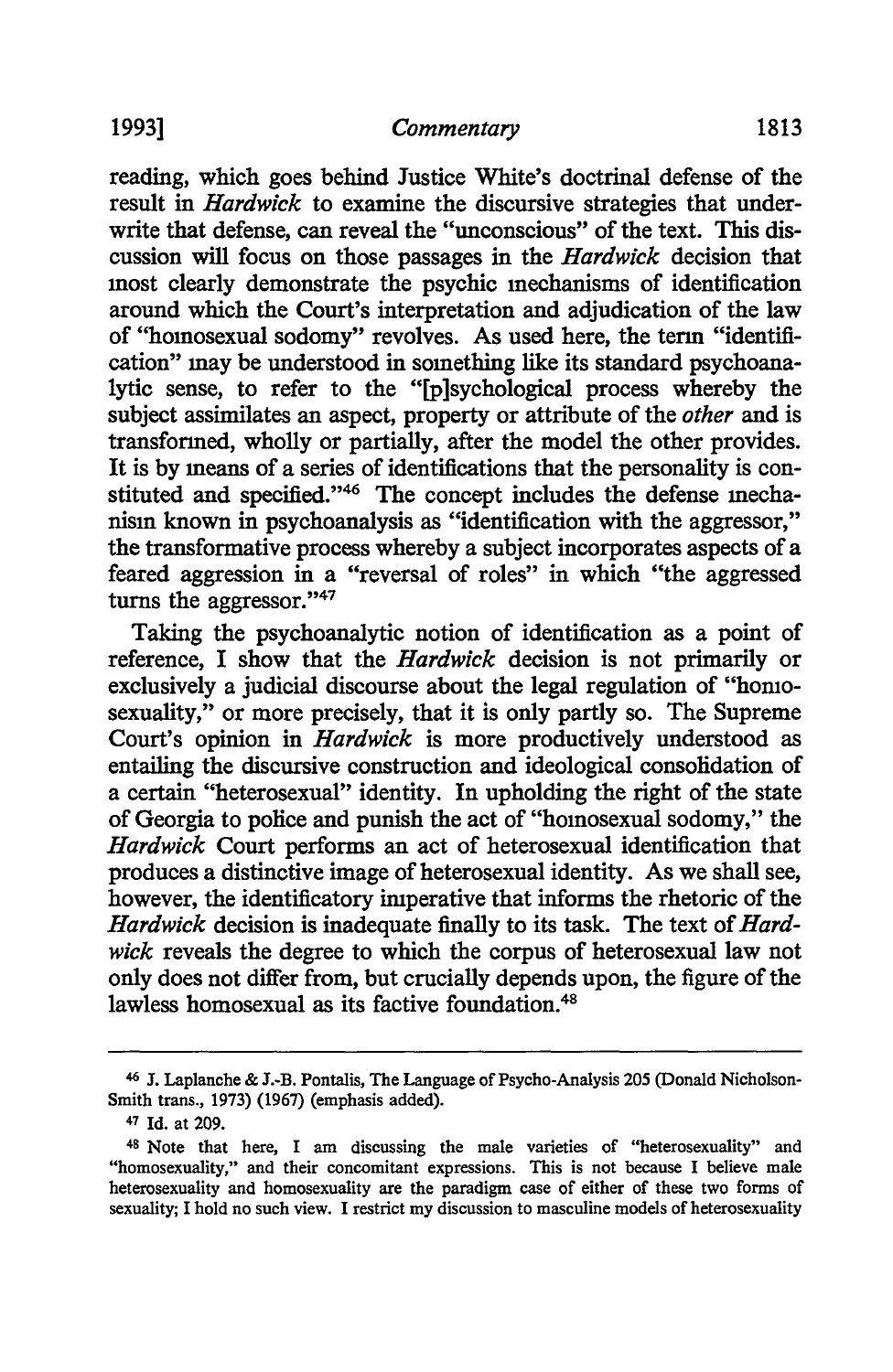The decisive moment in the drama of heterosexual identification staged in the text of *Hardwick* occurs in a passage toward the end of the Court's explanation of its decision. Even earlier in his majority opinion, Justice White suggests that consideration of the issue presented in *Hardwick* will require something more than conventional constitutional analysis.<sup>49</sup> This case, he opines, "also calls for some judgment about the limits of the Court's role in carrying out its constitutional mandate."<sup>50</sup> After concluding that the modern privacy cases do not justify constitutional protection of consensual "homosexual sodomy," White dismisses as facetious the idea that the asserted right can be brought within the Court's more capacious formulations protecting rights "'deeply rooted in this Nation's history and tradition' or 'implicit in the concept of ordered liberty.' "<sup>51</sup> Justice White then turns from the local question of the constitutionality of the challenged statute. Responding to the felt necessity to consider the larger strnctural problem presented by the case, Justice White remarks about the likely institutional consequences of a judgment in Hardwick's favor:

[We are not] inclined to take a more expansive view of our authority to discover new fundamental rights imbedded in the Due Process Clause. The Court is most vulnerable and comes nearest to illegitimacy when it deals with judge-made constitutional law having little or no cognizable roots in the language or design of the Constitution. That this is so was painfully demonstrated by the face-off between the Executive and the Court in the 1930s, which resulted in the repudiation of much of the substantive gloss that the Court had placed on the Due Process Clauses of the Fifth and Fourteenth Amendments. There should be, therefore, great resistance to expand the substantive reach of those Clauses, particularly if it requires redefining the category of rights deemed to be fundamental. Otherwise, the Judiciary necessarily takes to itself further authority to govern the country without express constitutional authority. The claimed right pressed on us today falls far short of overcoming this resistance. $52$ 

**<sup>52</sup>**Id. at 194-95.

and homosexuality only because these are the models that govern the logic of the *Hardwick* Court's own analysis.

<sup>49</sup> See *Hardwick,* 478 U.S. at 190.

**<sup>50</sup>**Id.

**<sup>51</sup>** Id. at 194.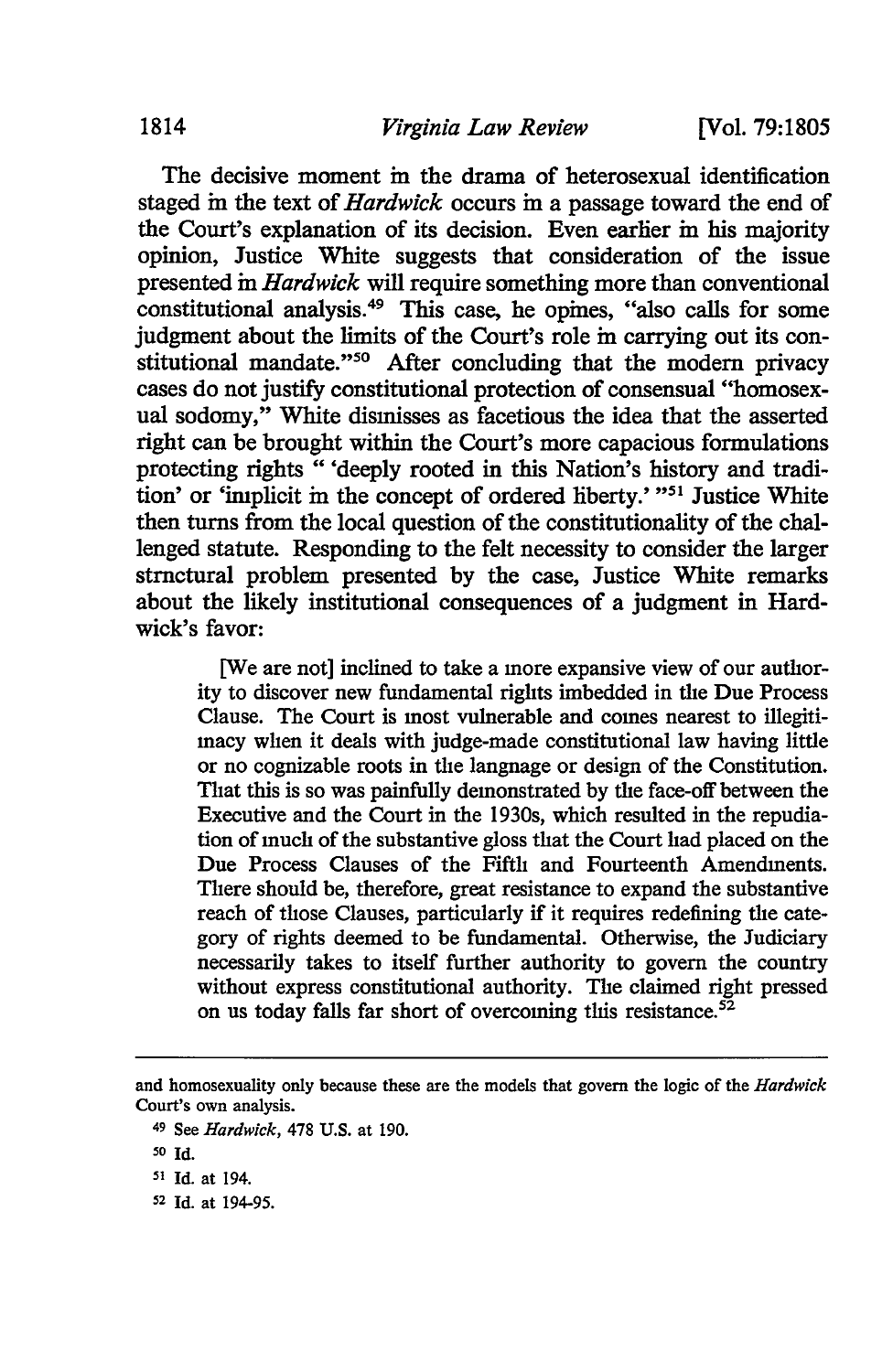#### **1993]** *Commentary* **1815**

This passage is key to the Court's identification and understanding of homosexuals. It confronts us with a complex congeries of conflicting ideas and images. Conceptually speaking, the argument is a familiar one; indeed, it approaches orthodoxy.<sup>53</sup> Justice White plainly fears that a decision upholding the "claimed constitutional right of homosexuals to engage in acts of sodomy that is asserted in this case"54 would undermine the authority of the Court, and erode the fragile foundations of judicial review. White's recollection of the "face-off between the Executive and the Court in the 1930s" evokes the memory of the humiliations the Court suffered as a result of its "substantive due process" decisions in *Lochner v. New York 55* and its progeny. In Justice White's view, judicial invalidation of the statute challenged in *Hardwick* on substantive due process grounds would threaten the delicate balance of power between the state and federal governments in general, and the Supreme Court in particular. Unlike the 1930s Court, Justice White and his colleagues are not "inclined to take [an] ... expansive view of [their] authority to discover new fundamental rights imbedded in the Due Process Clause."56 To do so, in Justice White's view, would be to render a constitutional judgment that would represent no more than the "imposition of the Justices' own choice of values on the States."<sup>57</sup>

In an essay on *Hardwick,* Frank Michelman has suggested that this language, and indeed, the *Hardwick* opinion as a whole, embodies an *"excessively detached and passive judicial stance toward constitutional law."58* At one level, this characterization of Justice White's stated constitutional stance toward the perceived majoritarian sentiment

**<sup>57</sup>**Id. at 191.

**<sup>53</sup>**See, e.g., Moore v. City of East Cleveland, 431 U.S. 494, 543-44 (1976) (White, J., dissenting). Using almost the same language he would later employ in his opinion for the Court in *Hardwick,* Justice White condemned the *Moore* Court for overturning the criminal conviction (under a city housing ordinance) of a woman who had refused to obey an order to remove a grandson for whom she was caring from her home. Id. (White, J., dissenting); see id. at 505-06 (majority opinion).

*<sup>54</sup> Hardwick,* 478 U.S. at 191.

**<sup>55</sup>**198 U.S. 45 (1905). In *Lochner,* the Supreme Court struck down a New York law limiting the number of working hours of bakery employees in that state. Id. at 64-65. The *Lochner* Court held that the New York law unconstitutionally infringed upon the "right of free contract," id. at 64, although the Constitution, by its terms, does not expressly confer such a right.

*<sup>56</sup> Hardwick,* 478 U.S. at 194.

**<sup>58</sup>**Frank Michelman, Law's Republic, 97 Yale **L.J.** 1493, 1496 (1988).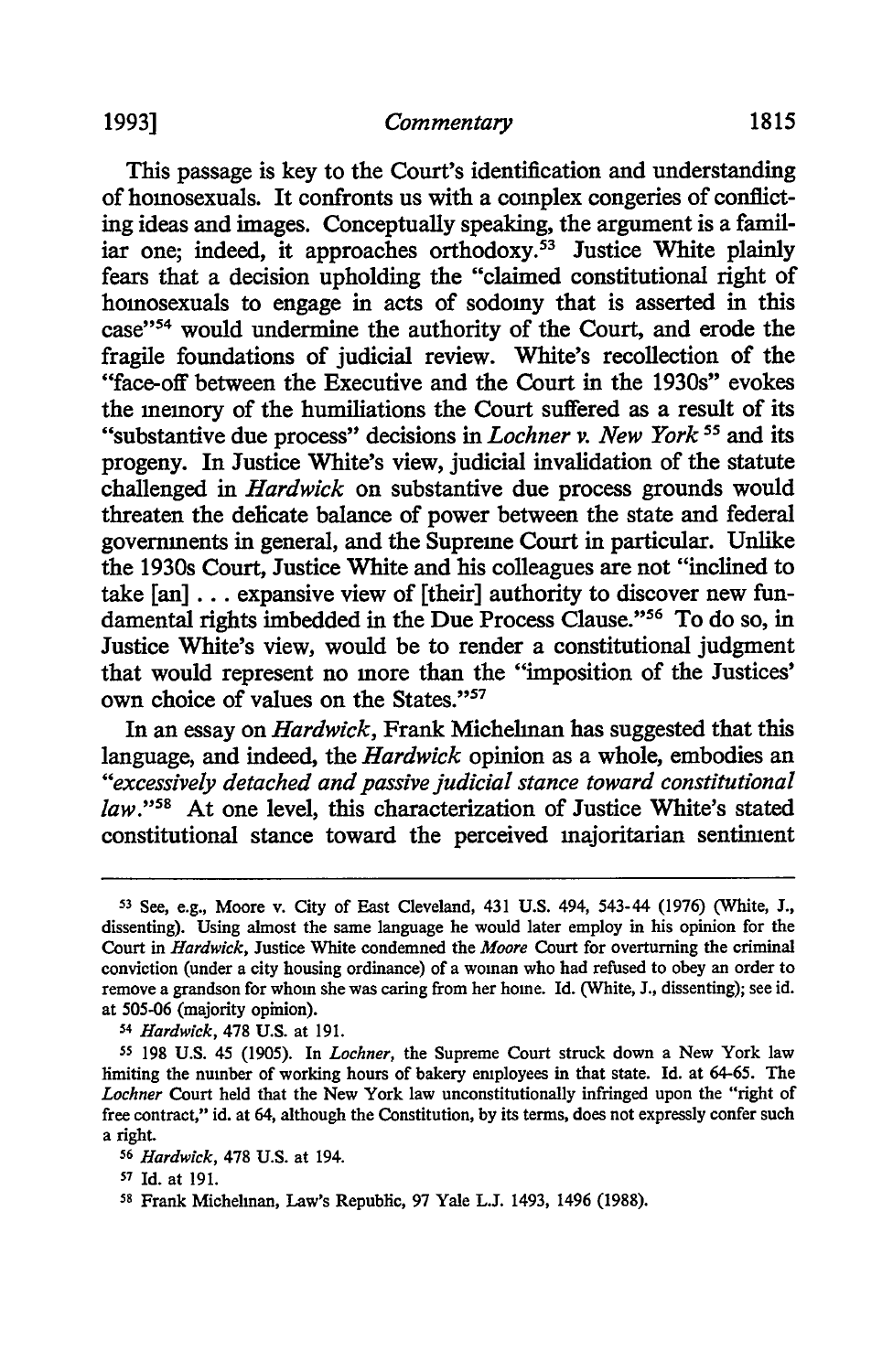behind the Georgia statute is certainly correct. The passive voice to which Justice White reverts in explaining the institutional grounds for Court's unwillingness to expand the reach of "substantive due process" to embrace Hardwick's claim indicates an exceedingly deferential attitude toward the expressed will of Georgia's democratic majority.<sup>59</sup>

Despite all this, the Court's posture is neither wholly passive nor detached. Consider the terms in which Justice White describes the Court's institutional obligation to avoid interpretations of constitutional law which might lead to a repetition of the political crisis spawned by *Lochner.* In Justice White's words, the Court's independent interest in its institutional integrity calls for "great resistance" to the constitutional claim "pressed" on it in *Hardwick.60*

Given the place that the story of *Lochner* and its decisional descendants have come to occupy in American constitutional folklore, the Court's resolute "resistance" is understandable. The appeal to *Lochner* and its progeny does not tell the whole story, however. Although the memory of the *Lochner* era may arguably account for the Court's stated fear of the potentially catastrophic consequences that a ruling in Hardwick's favor might hold for the institution of judicial review, it does not explain the precise and peculiar linguistic means by which that fear is expressed. In this regard, Justice White's judicial *style* is most revealing.

The brutal forcefulness of the figural strategies Justice White deploys to develop his argument against the claim "pressed" on the Court by Michael Hardwick is remarkable. Two observations are especially relevant here. The first is the striking dissonance between the text's position of principled judicial self-restraint, and the passionately unrestrained terms in which that defense is conducted. The radical discontinuity between Justice White's prudential narrative about the dangers of substantive due process doctrine, and the overheated style in which that narrative and its supposed lessons are cast seems odd-especially in an opinion which begins with a promise to confine its analytic scope to the narrow issue at hand, namely, "whether the

**<sup>59</sup>**Indeed, the grammatical "passivity" of this passage provides a textual clue that the political problem with which the Court wrestles in *Hardwick* cannot be fully captured by the conceptual vocabulary of conventional constitutional analysis. See infra text accompanying notes 85-111.

**<sup>60</sup>** *Hardwick,* 478 U.S. at 195.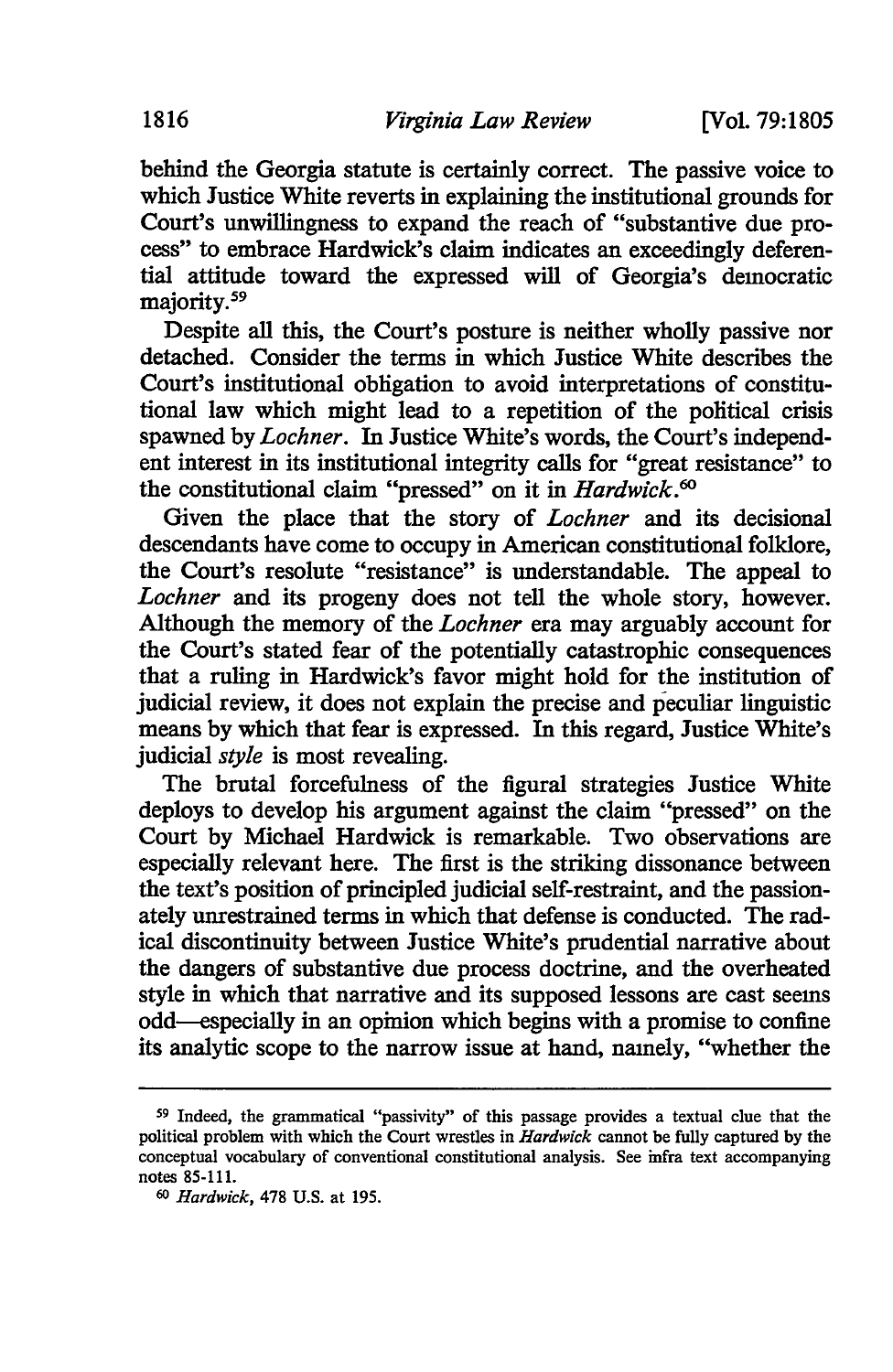Federal Constitution confers a fundamental right upon homosexuals to engage in sodomy."61 Justice White's rhetorical excesses are all the more remarkable in light of his argument that *Hardwick* "calls for some judgment about the limits of the Court's role in carrying out its constitutional mandate."62

A second and equally striking feature of the passage is its curiously apocalyptic tone. Justice White's language is an exemplary instance of the "paranoid style" in American constitutional law.<sup>63</sup> White paints an ominous picture of the "vulnerable" position in which the Court places itself: reliance on substantive due process doctrine to find rights which cannot be directly traced to the language of the Constitution would bring the Court to the brink of institutional "illegitimacy."<sup>64</sup> Justice White speaks insistently of the need for vigilant "resistance" to claims of a constitutional right <sup>65</sup> that might lead the Supreme Court to another "face-off" of the kind it found itself in as a result of *Lochner,* a fight the Justices would almost certainly lose. Hardwick's claim of right "falls far short" in its effort to overcome the Court's prudent unwillingness to set in motion a process which might well end in judicial invalidation of statutes against "adultery, incest, and other sexual crimes."<sup>66</sup> In short, to extend the right of privacy to "homosexual sodomy" would be to start down a primrose path of constitutional principle which could lead only to institutional

**<sup>61</sup> Id.** at 190. Specifically, Justice White declared:

This case does *not* require a judgment on... laws against sodomy between consenting adults in general .**. .** .It raises *no* question about the right or propriety of state legislative decisions to repeal their laws that criminalize homosexual sodomy, or of state-court decisions invalidating those laws on state constitutional grounds.

Id. (emphasis added).

**<sup>62</sup>**Id.

**<sup>63</sup>**Richard Hofstadter, The Paranoid Style in American Politics (1965). In his classic essay, Hofstadter argues that "[c]atastrophe or the fear of catastrophe is most likely to elicit the syndrome of paranoid rhetoric." Id. at 39. Hofstadter further contends that the "central image" of the paranoid style "is that of a vast and sinister conspiracy, a gigantic and yet subtle machinery of influence set in motion to undermine and destroy a way of life." Id. at 29. My use of the term "paranoid style" differs from Hofstadter's in one key respect. Although some governmental officials have raised the specter of a "homosexual conspiracy" to destroy the foundations of the heterosexual "way of life" I do not find enough evidence of conspiratorial language or logic in *Hardwick* for an interpretation along those lines. As I demonstrate in the text, however, it is difficult to deny the constitutional apocalypticism at the heart of this part of the Court's opinion; in this respect, I find Hofstadter's concept very useful.

*<sup>6</sup> Hardwick,* 478 U.S. at 194.

**<sup>65</sup>**Id. at 195.

**<sup>6</sup>** Id. at 195-96.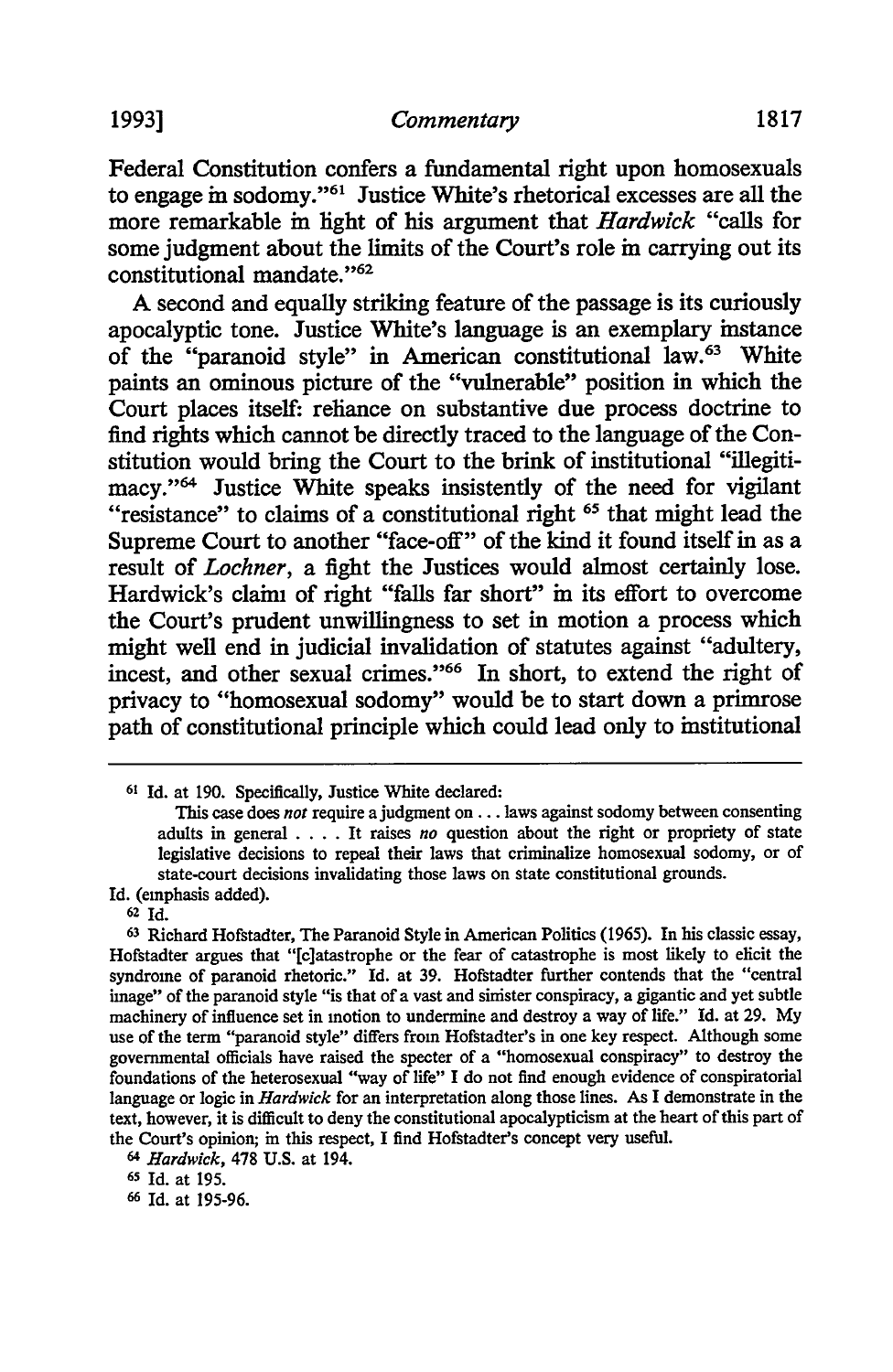perdition. The Court leaves little doubt that it is "unwilling to start down that road."<sup>67</sup>

The *Hardwick* decision marks the textual site of an important institutional "representation" in the sense in which Stuart Hall has elaborated that term.<sup>68</sup> For all its apparent passivity, Justice White's stylistic strategy entails an "active work of selecting and presenting, of structuring and shaping," a productive practice of *"making things mean."69* What emerges from the figural field of the Court's opinion in *Hardwick* are distinct images of heterosexuality, of homosexuality, and of the affective ties that bind them together. The neutered, impersonal "it" Justice White uses to describe pronominally the position in which he and his colleagues find themselves fails to mask the libidinally resonant character of the Court's rhetorical representations of "its" institutional identity. **By** attending carefully to White's language in this passage,70 we begin to see the operations and effects of the psycho-sexual fantasy that provides the legal result in *Hardwick* with its social ground.

The rhetorical register of Justice White's argument can be taken as a sign that the claimed right in *Hardwick* (and **by** extension, the individual in whose name that right has been asserted) provokes fear in the Supreme Court that goes far beyond the perceived threat to its judicial authority. The "paranoid style" *of Hardwick* is symptomatic of a deeper and different anxiety. For the writer of this opinion, a decision in Hardwick's favor would somehow not only undermine the authority of the Court, but unman (to use Judge Schreber's word) the patriarchal (hetero)sexual ideologies and identities on which that authority ultimately rests. In *Hardwick,* the claimed right to commit "homosexual sodomy" is thought (or not so much thought as phantasmagorically represented) to be a threatening attack on patriarchal power.

As White's reference to the shameful "face-off" during the 1930s between Franklin Roosevelt and the Supreme Court suggests, the *Hardwick* case carries a traumatic force. It engenders a sense of panic

**<sup>67</sup> Id.** at 196.

**<sup>68</sup>**Stuart Hall, The Rediscovery of "Ideology": Return of the Repressed in Media Studies, *in* Culture, Society and the Media 64 (Michael Gurevitch, Tony Bennett, James Curran & Janet Woollacott eds., photo. reprint 1990) (1982).

**<sup>69</sup>**Id.

**<sup>70</sup>**For the text of this passage, see supra text accompanying note 52.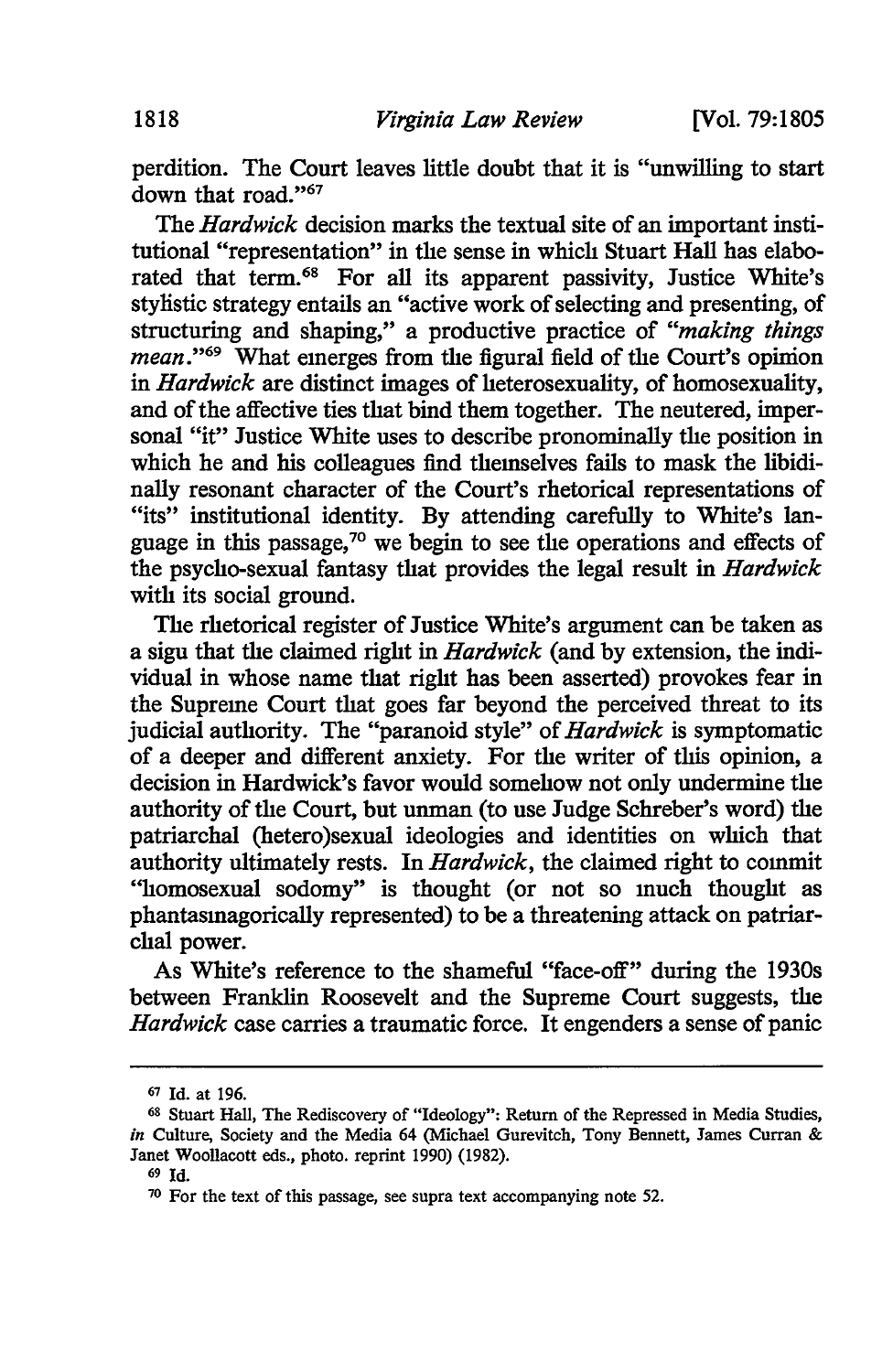among the members of the Court which can be described as the judicial equivalent of castration-anxiety. The psychic pressures this trauma induces find displaced expression in the figural logic by which the *Hardwick* Court gives voice to (homo)phobic premises that the reigning protocols of constitutional doctrine do not permit the Court explicitly to acknowledge, but which emerge nonetheless from the discursive grounds of the decision.

Although the opinion moves rapidly through a whole series of sexually loaded images, the chief mode by which the text of *Hardwick* gives voice to a fear that dare not (literally) speak its name may be seen in the terms of Justice White's argument regarding the "limits of the Court's role in carrying out its constitutional mandate."<sup>71</sup> In perhaps the most interesting aspect of the *Hardwick* decision, the Court positions itself in relation to Michael Hardwick and his constitutional claim in a series of imaginary identifications whose representative force eventually spins out of control. The images of sexual and gender identity that underwrite Justice White's representation of the Court's institutional identity perversely twist the thesis of the great constitutionalist Alexander Bickel that judicial review "is at least potentially a deviant institution in a democratic society."72

An examination of the images underlying White's text first requires an understanding of the legitimating role that rhetorical appeals to the ideology of fatherhood have historically played in American constitutional discourse. In America, the law of the Constitution is the "Law-of-the-(Founding)-Father(s)."<sup>73</sup> Discussions of the judiciary's place in the American constitutional scheme reveal a similar reliance on "paternal metaphor": the "name" of the judge is the "Name-ofthe-Father."'74 Sixty years ago, in one of the first efforts to apply psychoanalytic categories to the analysis of legal consciousness in America, Jerome Frank argued that the "basic... myth" of American law was the myth of the "Judge-as-Infallible-Father."75 Frank argued that this myth represents a reinscription of the childhood image of the "Father-as-Infallible-Judge":<sup>76</sup>

**<sup>71</sup>** See *Hardwick,* 478 U.S. at 190.

**<sup>72</sup>**Alexander M. Bickel, The Least Dangerous Branch 128 (1962).

**<sup>73</sup>**Jerome Frank, Law and the Modem Mind 18 (1930).

**<sup>74</sup>**See id.

**<sup>75</sup>**See id. at 18-19.

**<sup>76</sup>** Id.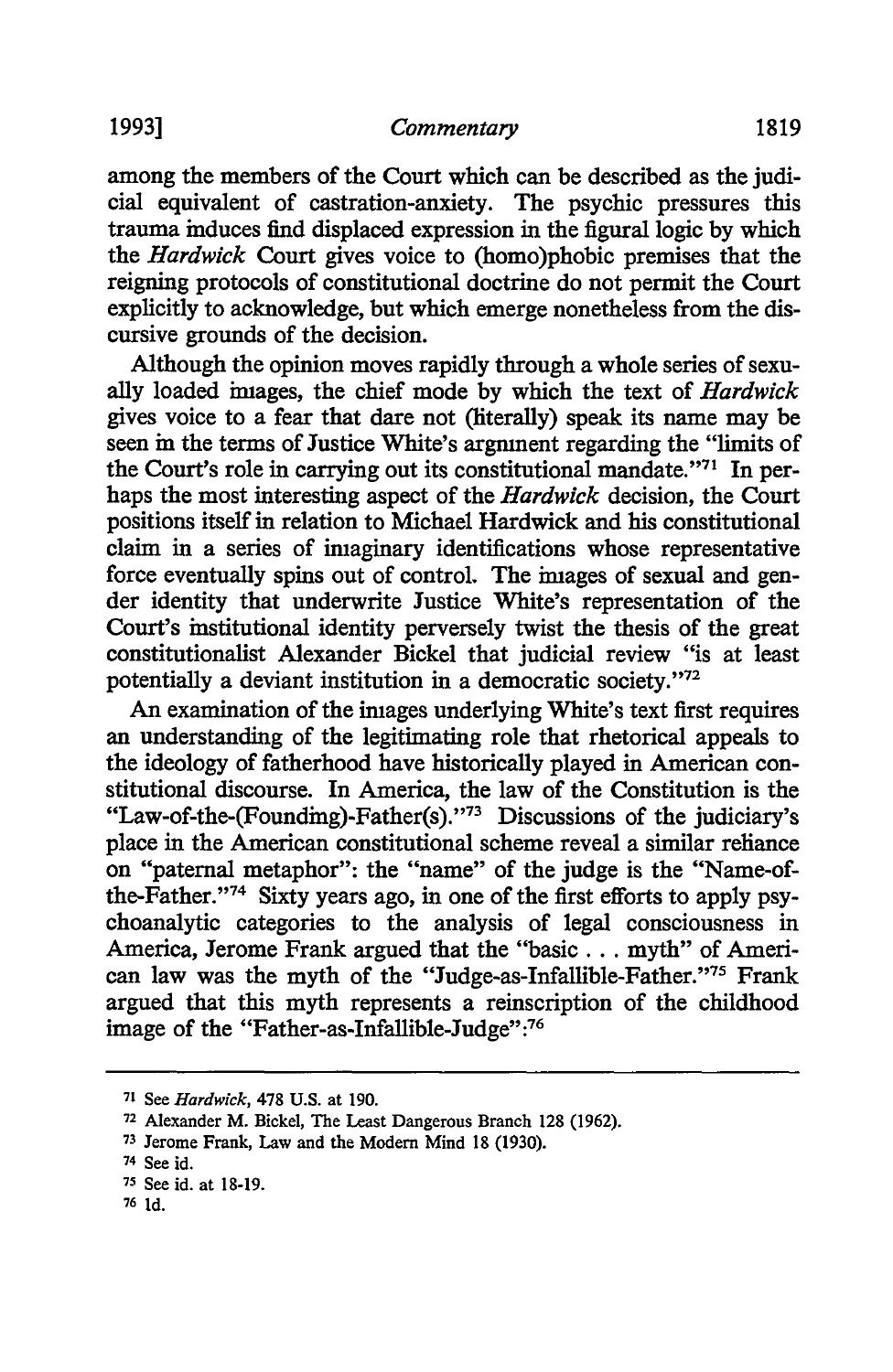[M]ost men [sic] are at times the victims of the childish desire for complete serenity and the childish fear of irreducible chance. . . . [They seek to fulfill that desire through] "the rediscovery of the father," through father-substitutes....

**...** The Law can easily be made to play an important part in the attempted rediscovery of the father.<sup>77</sup>

Frank maintains that because the law, like the father, claims for itself the power to "infallibly determin[e] what is right and what is wrong and [to] decid[e] who should be punished for misdeeds," it functionally "resembles the [childhood fantasy of the] Father-as-Judge."78

This image of the judge as patriarchal power informs the doctrine of "originalism" that has been so fiercely debated in American constitutional law throughout its history.79 According to this doctrine, the Supreme Court should conform its interpretations of the text of the Constitution either to the original intentions or understandings of the Founding Fathers.80 If the Supreme Court is the contemporary voice of the Constitution, its legitimacy can remain secure only if the Justices remain faithful to the call across the centuries of the men who wrote and ratified the document.<sup>81</sup>

The existence of this powerful mythic backdrop would seem to suggest that the conceptual organization of the Court's constitutional analysis in *Hardwick* would be bound to a narrative system whose chief figure would be identified as a stolid patriarch. Remarkably, however, in *Hardwick* this predominant, traditional image of the Supreme Court as a collective Father undergoes a discursive seachange, or should I say sex-change. That is, the institutional subjectposition figured in the text of Justice White's opinion begins to evoke, alongside the image of the "Judge-as-Father," a vision of the "Judgeas-Mother," in language whose logical entailments would lead the collective mind of the Court to uncomfortable conclusions. The figural reversal by which the Justices assume the name of Justitia bears a

**<sup>77</sup>**Id. at 19.

**<sup>78</sup>**Id. at 18-19.

**<sup>79</sup>**See Robert H. Bork, The Tempting of America 153-55 (1989); H. Jefferson Powell, The Original Understanding of Original Intent, 98 Harv. L. Rev. 885, 886 (1985).

**<sup>80</sup>** See Powell, supra note 79, at 948 (criticizing that view).

**<sup>81</sup>** See, e.g., Raoul Berger, Government by Judiciary 3 (1977); Henry C. Black, Handbook on the Construction and Interpretation of the Laws 20 (2d ed. 1911); Thomas M. Cooley, A Treatise on the Constitutional Limitations Which Rest Upon the Legislative Power of the States of the American Union 124 (Walter Carrington ed., 8th ed. 1927).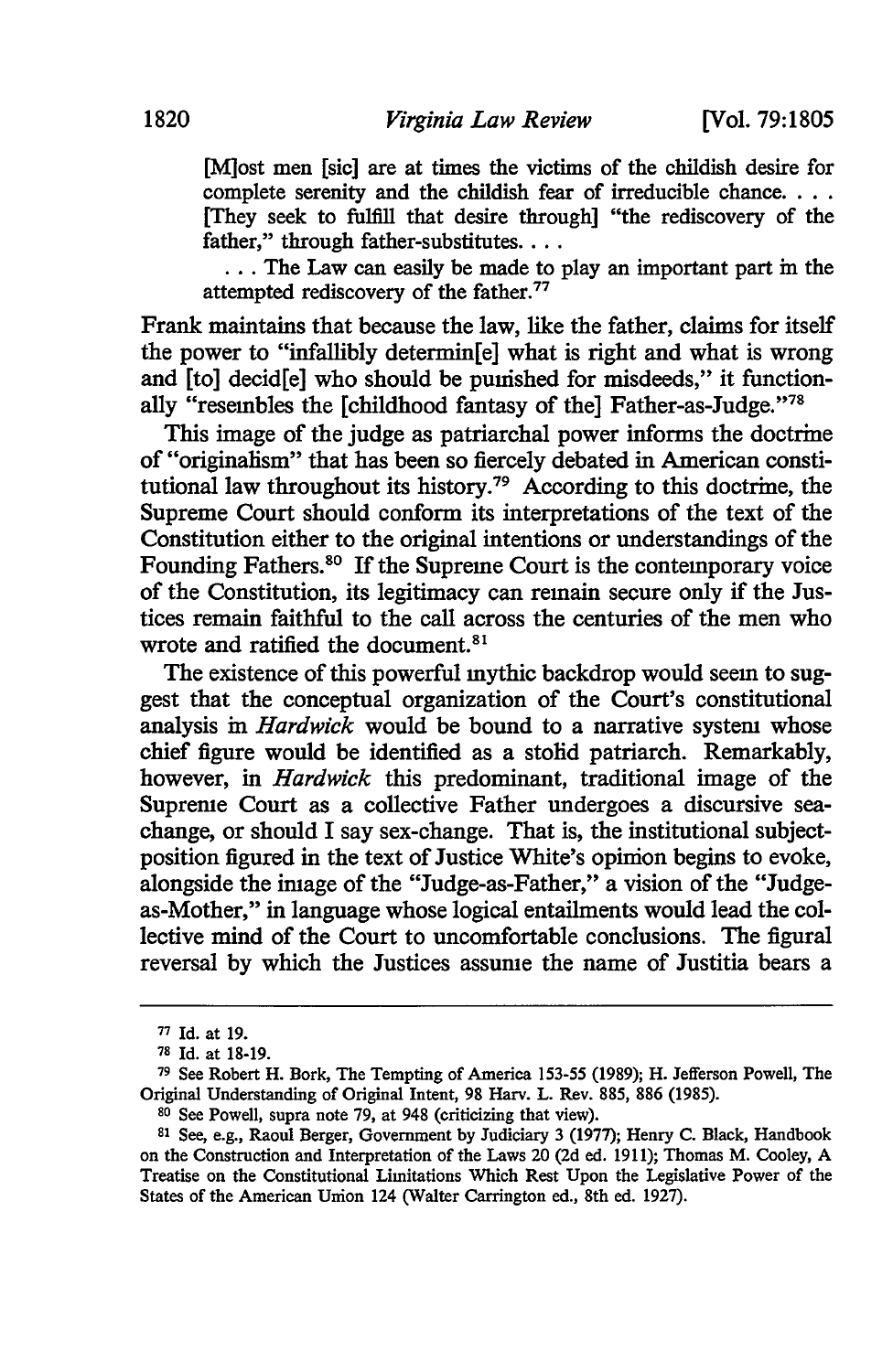startling resemblance to the "transformation into a woman" recounted by Judge Schreber in his *Memoirs*.<sup>82</sup> Recall that an "essential feature" of the judge's paranoid fantasy was that God had called him to redeem the world by being "transformed into a woman" and "[impregnated] by divine rays to the end that a new race of men might be created."<sup>83</sup> Drawing on that image, we might argue against Jerome Frank that the dominant figural self-representation of the Court in *Hardwick* is not that of a patriarchal voice, but rather that of a maternal vessel of the Constitution. To convey the dangers that Michael Hardwick's case poses to the Court's integrity, the Court stages a "reversal into its opposite" as described in Freud's *Instincts and their Vicissitudes.84*

Justice White mobilizes the "maternal metaphor" to generate a constellation of ideas and images that allow him to avoid the work of reasoned constitutional analysis and argument. Situating itself in the place and position of a woman (or more precisely, within the cultural codes of femininity), the *Hardwick* Court seeks to persuade readers of its institutional chastity. Fidelity to the "language [and] desigu" of the "Law-of-the-(Founding)-Father(s)" demands "great resistance" to Hardwick's attempted seduction of the Court, and the "illegitimacy" to which a betrayal of that law would lead.<sup>85</sup> Because homosexual activity bears "[n]o coimection"<sup>86</sup> to family, marriage, or procreation, it cannot "qualify for recognition"<sup>87</sup> as a species of constitutional privacy. Because Michael Hardwick's asserted "right" to engage in homosexual sodomy is "not readily identifiable in the Constitution's text,"<sup>88</sup> judicial invalidation of Georgia's "anti-sodomy" law would represent an act of interpretive adultery, whose shameful outcome can only be the birth of a "bastard" right with no legitimate textual "roots" or claim to the "Name-of-the-(Founding)-Father(s)."

What is the meaning of this discursive transformation of the institutional image of the Supreme Court in *Hardwick* from a subject-posi-

**<sup>82</sup>**See Schreber, supra note 11, at 300; supra notes 11-31 and accompanying text.

**<sup>83</sup>**See Freud, supra note 12, at 20.

<sup>84</sup> Sigmund Freud, Instincts and their Vicissitudes (1915), *reprinted in* 14 Standard Edition of the Complete Psychological Works of Sigmund Freud 126-27 (James Strachey trans. & ed., 1957).

**<sup>85</sup>**See *Hardwick,* 478 U.S. at 194-95; Frank, supra note 73, at 18.

**<sup>86</sup>***Hardwick,* 478 U.S. at 191.

**<sup>87</sup>**Id. at 195.

**<sup>88</sup>**Id. at 191.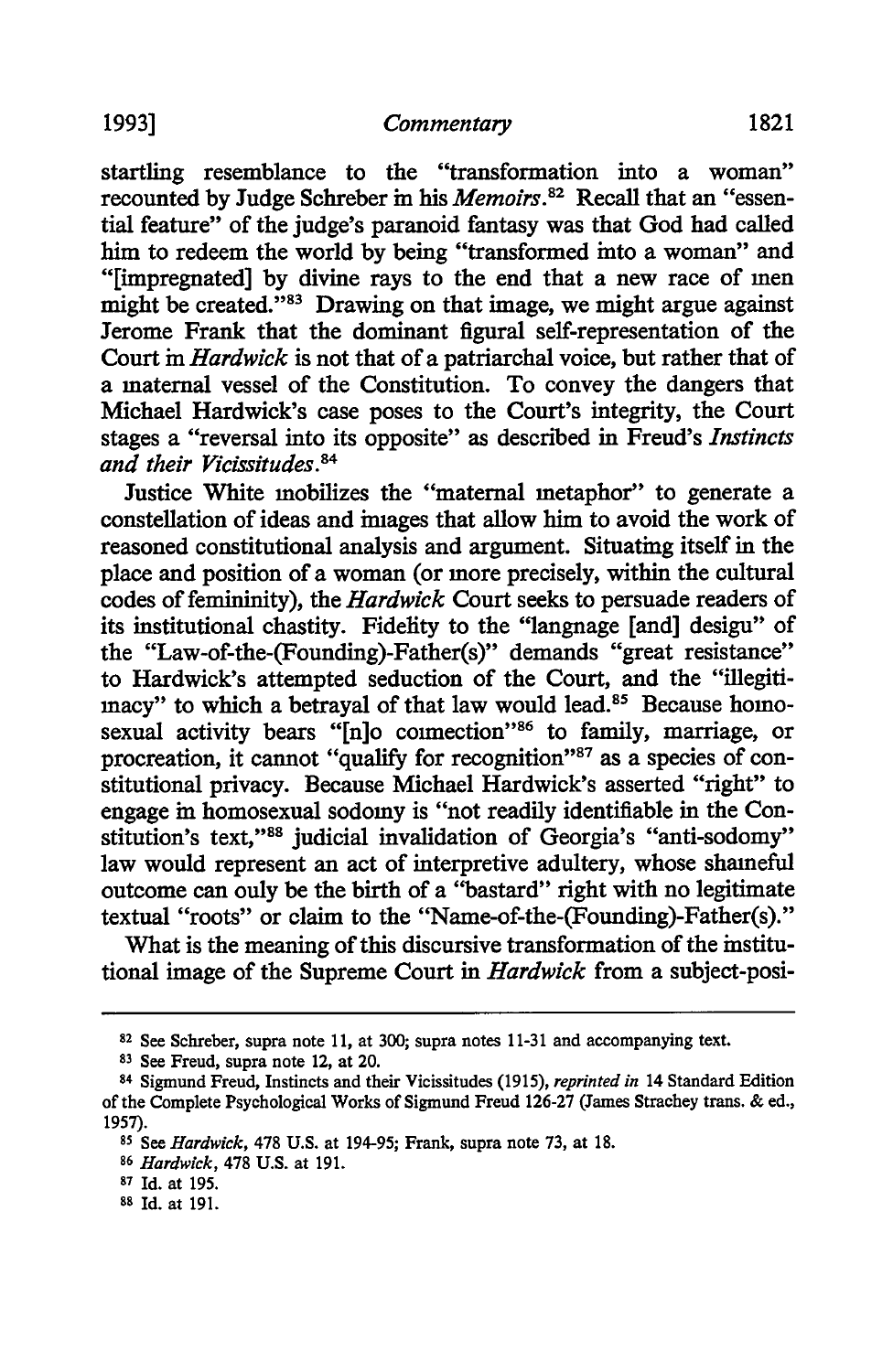tion of "masculine" activity to "feminine" (aggressive) passivity? The beginnings of an answer to this question are suggested by Leo Bersam's essay, *Is the Rectum a Grave?*<sup>89</sup> Bersani argues that in the homophobic American mind, the regnant representation of the gay male homosexual is that of "a grown man, legs high in the air, unable to refuse the suicidal ecstasy of being a woman."<sup>90</sup> Drawing on the work of John Boswell<sup>91</sup> and Michel Foucault, <sup>92</sup> Bersani contends that this image is so terrifying to the masculinist imagination because it conjures up the sodomitical spectacle of a man in a passive (i.e., female) position, a position which, at least for the patriarchal psyche of the male heterosexual, entails a horrifying abdication of power.<sup>93</sup> For Bersani, the gay man's rectum is a "grave in which the masculine ideal . . . of proud subjectivity is buried."<sup>94</sup> Anal eroticism among men must therefore be repudiated (in psychoanalytic terms "sublimated") because it poses a threat to the phallic law of masculine heterosexuality.95 It is perhaps this image of male homosexuality that led Chief Justice E. Warren Burger in his concurring opinion to note with apparent approval that William Blackstone described sex between men "as an offense of 'deeper malignity' than rape."96 The "deeper malignity" of "homosexual sodomy" lies in the fact that, unlike rape, sex between men represents an assault on the normative order of male heterosexuality-indeed, an abdication of masculine identity *as such.*

In fact, however, the process of identification inscribed in the rhetorical operations of Justice White's text suggests that matters are considerably more complex than a simple misogynist aversion to the dangers that male homosexuality embodies for the masculinist heterosexual ideal. *Hardwick* shows that the radical dis-identification with male homosexuality that Bersani takes to be basic to the fantasmatic

 $\bullet$ 

<sup>89</sup> See Leo Bersani, Is the Rectum a Grave?, 43 October, Winter 1987, at 197.

**<sup>90</sup>**Id. at 212.

**<sup>91</sup>**John Boswell, Christianity, Social Tolerance and Homosexuality (1980).

**<sup>92</sup>**See Foucault, supra note 9.

**<sup>93</sup>** Bersani, supra note 89, at 212.

<sup>94</sup>Id. at 222.

<sup>&</sup>lt;sup>95</sup> We are talking here about the meaning of the anus in the male heterosexual imagination, for which "[male] [h]omosexuality is always connected with the anus, even though—as Kinsey's precious statistics demonstrate—anal intercourse is still the exception even aniong homosexuals." Guy Hocquenghem, Homosexual Desire 89 (Daniella Dangoor trans., 1978).<br><sup>96</sup> Hardwick, 478 U.S. at 197 (Burger, C.J.

Commentaries \*215).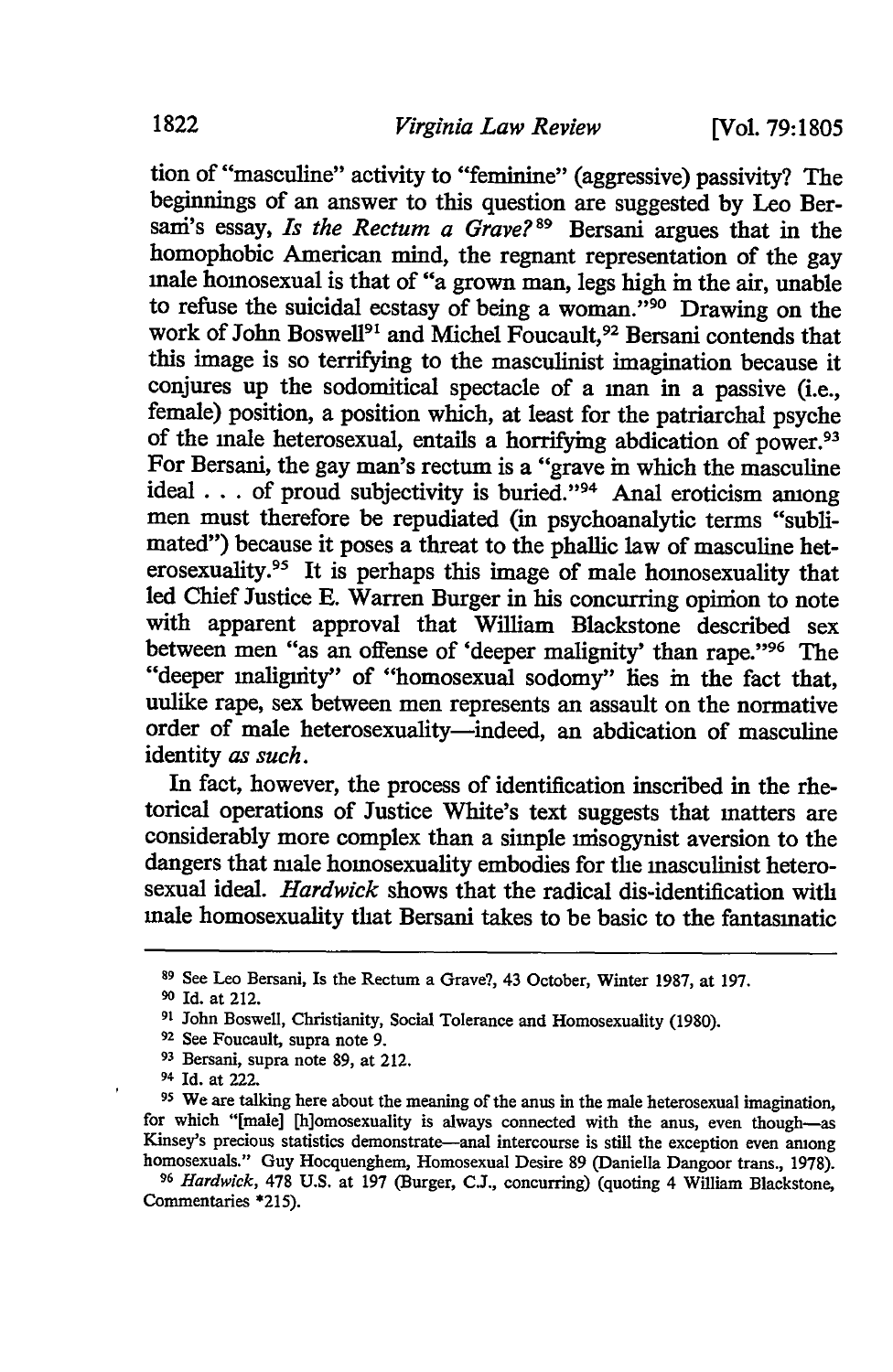structure of male heterosexuality is less fixed and more fluid than the terms of *Is the Rectum a Grave?* suggests. What makes *Hardwick* so fascinating a text in the juridical archive of discursive heterosexual identification, as well of the processes of homosexual differentiation **by** which heterosexual identity is secured, is its vertiginous instability: the opinion ricochets back and forth between masculine and feminine polarities. The Court's rhetorical contortions in *Hardwick* reveal the desperate lengths to which the paranoid judicial imagination is willing, at least figurally, to go in order to defend itself from a constitutional claim which "gnaws at the roots of [the] male heterosexual identity"<sup>97</sup> that subtends the Court's institutional self-image.

In order to deny Michael Hardwick's claim of constitutional privacy, the "Father-Judges" of the Supreme Court do not hesitate to abandon the paternal metaphor through which they have traditionally represented the Court's role in our constitutional scheme, or the patrilineal identification from which a good measure of its cultural authority has historically derived. At the doctrinal level, the Court flatly rejects any connection between Hardwick's asserted right to commit homosexual sodomy and the heterosexual practices at issue in the Supreme Court's previous elaborations of the right to privacy. And yet, standing alone, the doctrinal disavowal of Hardwick's appeal to the privacy principle is not enough. The *Hardwick* Court's doctrinal pronouncements about the political "limits" beyond which it refuses to go demand additional discursive reinforcement. The Court is not content simply to reject Hardwick's "facetious" claim of a constitutional right to commit what the Chief Justice (again quoting Blackstone) calls "a heinous act 'the very mention of which is a disgrace to human nature,' and 'a crime not fit to be named.' **"98** The bonds between the "law" of normative male heterosexuality and American constitutional law are so close that the asserted right to commit "homosexual sodomy" "pressed" **by** Michael Hardwick on the Court provokes nothing less than a crisis of institutional representation. This panic finds displaced expression in the wild veering of subjective standpoint(s) from which the Court analyzes Hardwick's claim. It is as if Justice White *needs* to go "both ways": only a protean subject

**<sup>97</sup>**See Jeffrey Weeks, Sexuality and Its Discontents: Meanings, Myths and Modem Sexualities 191 (1985).

**<sup>98</sup>***Hardwick,* 478 U.S. at 197 (Burger, C.J., concurring) (quoting 4 William Blackstone, Commentaries \*215).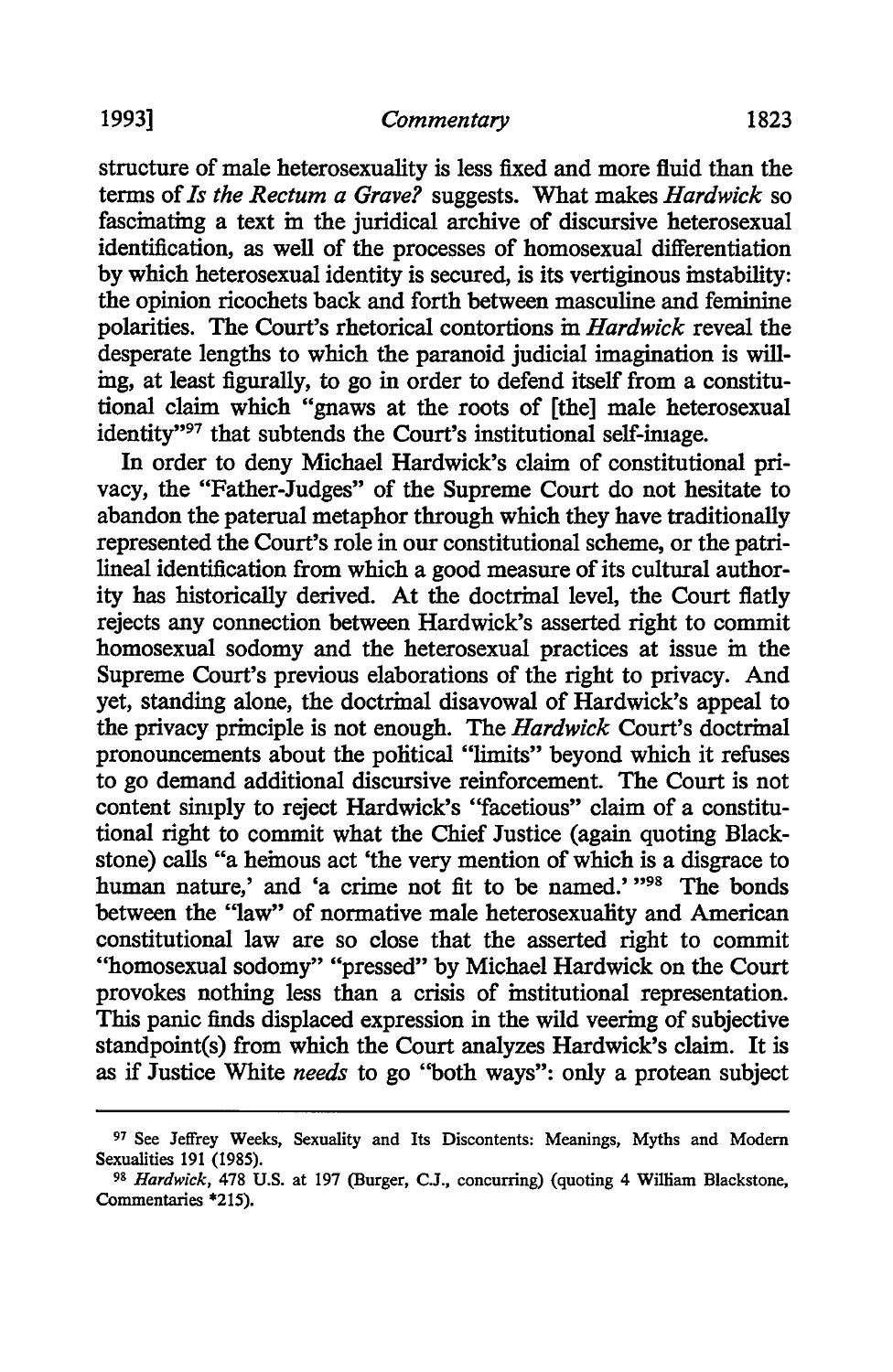position can enable the *Hardwick* Court to manage the contradictions posed **by** its unwillingness to extend constitutional privacy jurisprudence to a case whose facts in many ways make it "the most private of all [the] privacy cases."<sup>99</sup>

Over and above the rule of the case, the potentially destabilizing effects of the issue posed in *Hardwick* seem to require this presumptively heterosexual Court to perform a radical act of rhetorical disidentification with the very *figure* of the male homosexual. Faced with a constitutional question that assaults its members' institutional and individual identities, the Supreme Court can only imagine or fear itself in a "vulnerable," unmanly, and perforce, enfeminized position. If "homosexual sodomy" is **"an** offense of 'deeper malignity' than rape," the Supreme Court must meet its dangers with "utmost resistance."<sup>100</sup> This resistance is inscribed in the rhetorical politics of the *Hardwick* opinion itself.

This contention is not simply a negative claim. The language of the *Hardwick* Court permits it to resist Hardwick's attempt to win constitutional recognition of a right to engage in "homosexual sodomy," a refusal which flies in the face of the Court's earlier privacy decisions. But that is not all. In a sense, the Court's enfeminized posture of "weakness" also gives it a certain strength. The maternal metaphor to which Justice White resorts allows him to reject Hardwick's attack

While courts no longer require a female to resist to the utmost or to resist where resistance would be foolhardy, they do require her acquiescence in the act of intercourse to stem from fear generated by something of substance. She may not simply say, "I was really scared," and thereby transform consent or mere unwillingness into submission by force. These words do not transform a seducer into a rapist. She must follow the natural instinct of every proud female to resist, by more than mere words, the violation of her person by a stranger or an unwelcomed friend. She must make it plain that she regards such sexual acts as abhorrent and repugnant to her natural sense of pride. She must resist unless the defendant has objectively manifested his intent to use physical force to accomplish his purpose. The law regards rape as a crime of violence.

Id. at 733 (Cole, J., dissenting). For a critical discussion of the "resistance" standard in rape law, see Note, The Resistance Standard in Rape Legislation, 18 Stan. L. Rev. 680, 684 (1966).

**<sup>99</sup>**Kendall Thomas, Beyond the Privacy Principle, 92 Colum. L. Rev. 1431, 1437 (1992).

**<sup>100</sup>**This phrase refers to the old legal doctrine that a woman who accused a man of rape must be able to show that she responded to the threat of sexual assault with "utmost resistance." A description of the arguably more "relaxed" contemporary standard may be found in the dissenting opinion of Judge Cole in State v. Rusk, 424 A.2d 720, 728-35 (Md. 1981) (Cole, J., dissenting). *TheRusk* Court upheld a rape conviction which a lower appellate court reversed on the grounds that the conviction had been secured on legally insufficient evidence. Id. at 728. Judge Cole protested, arguing: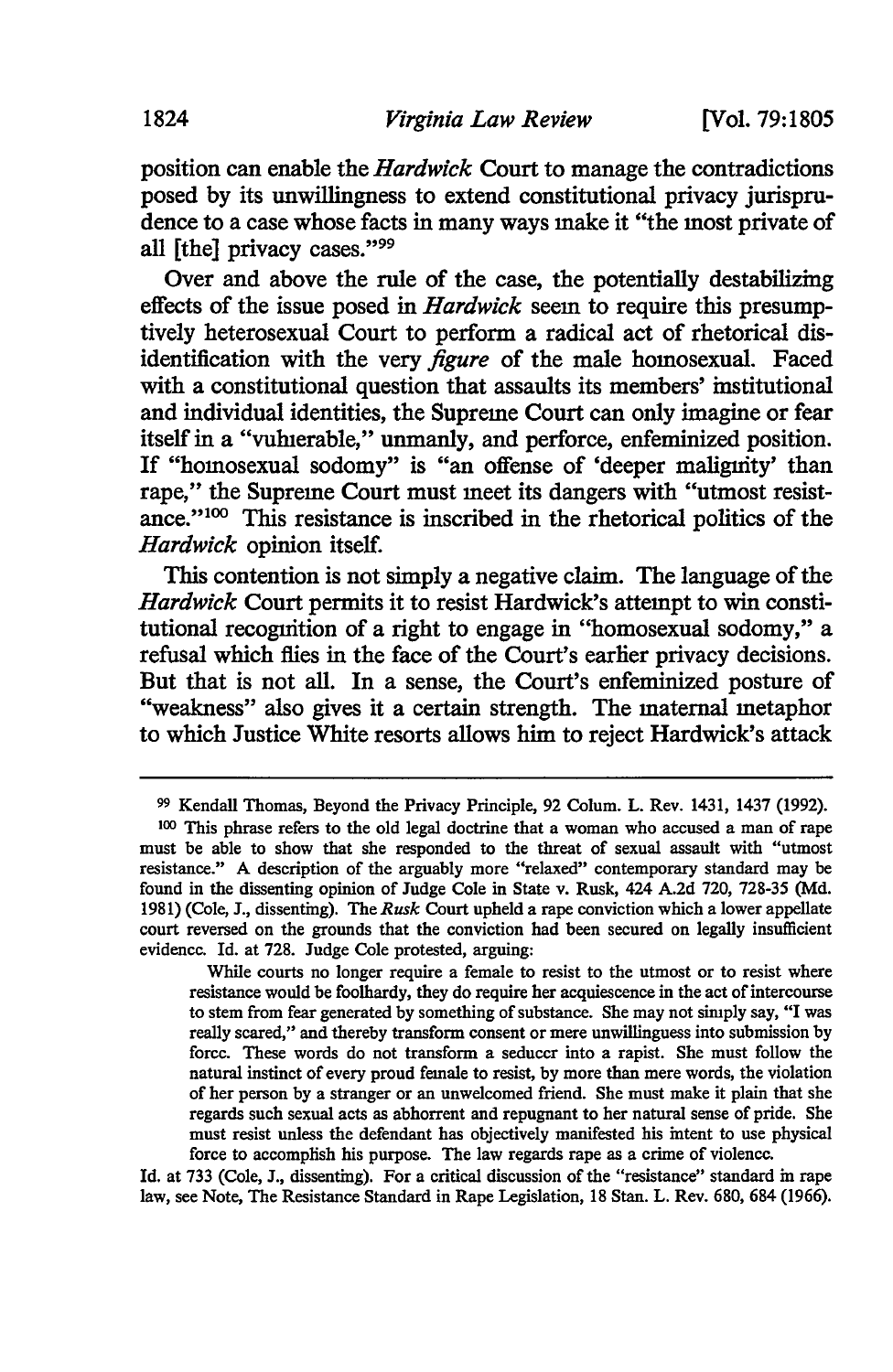on the Georgia "anti-sodomy" statute from a point of symbolic identification which figurally protects the Court from the dangers that sim**ply** *mentioning* sexual pleasure between men poses to the patriarchal law. If "homosexual sodomy" is a "crime not fit to be named," not even the "Father-Judges" of the Supreme Court can break that linguistic taboo without first submitting to a discursive "sex-change" or "unmanning" which removes them, like Judge Schreber, from "the category of men" on whom the male homosexual preys.

Nonetheless, the displaced sexual field in which the *Hardwick* Court rhetorically reinscribes the rule of privacy in order to justify this outcome entails its own unavoidable and uncontrollable risks. How is this claim to be understood? As I have noted, the Court achieves its defensive dis-identification from Michael Hardwick in the text **by** transversing the gender line. The Justices assume a kind of feminine position in relation to the Founding Fathers, or rather to the Constitution, that potent symbolic incubus that our national patriarchs left behind, and from which our contemporary constitutional order derives its legitimacy. Yet, the *Hardwick* Court's imaginary cross-identification across the gender divide unwittingly compounds the psycho-social difficulties raised **by** the case. The resistance to Hardwick that the Court's figural and phantasmagoric transsexualization into a woman makes possible cannot, **by** the nature of the case, fully secure its intended ratification of the masculinist heterosexual ideal. Like all acts of sexual identification, the Supreme Court's attempt to bind its institutional consciousness to the image and ideology of patriarchal male heterosexuality fails fully or finally to succeed.

The terms of Bersani's argument may help explain why the slippage of sexual identities staged in *Hardwick* is as perilous as it is productive. If Bersani is correct about the workings of the homophobic imagination, the *Hardwick* Court's attempted stabilization of male heterosexual identity is doomed from its inception **by** the form of the figural logic **by** which it is governed. The inaugural gesture of gender cross-identification always already incorporates the very (passive) position **by** which the male homosexual body is fantasmatically, and in this case, phobically, conceived. The *Hardwick* Court's homophobic dis-identification with the aggressive male homosexual body of Michael Hardwick forces a now enfeminized legal consciousness to identify with the regnant representation of the dangerous fig-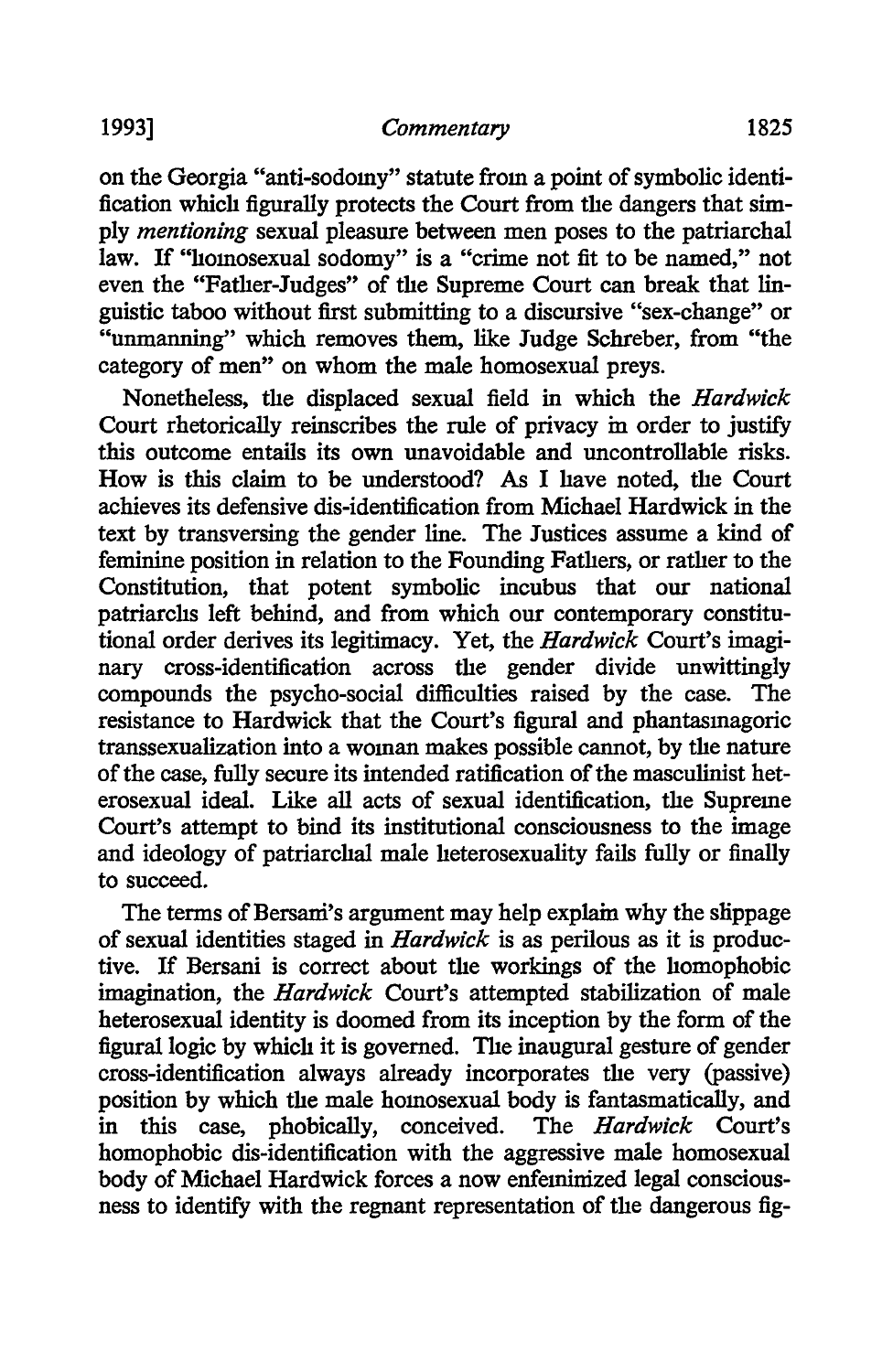ure whose constitutional rights the decision's doctrinal contortions take such pains to deny. Homophobic dis-identification paradoxically results in homosexual "identification with the aggressor."

Moreover, the Court's construction of its identity in the text of the *Hardwick* decision provides an evidentiary instance of Freud's claim that "all human beings are capable of making a homosexual objectchoice and have in fact made one in their unconscious."<sup>101</sup> If "the maintenance of heterosexual identity is dependent upon active avoidance of that psychic reality," $102$  the strategy of gendered identification pursued in the text of the *Hardwick* decision represents a massive failure. The *Hardwick* Court cannot escape the reality that the law of heterosexuality finds its normative foothold in the very figure it views with such contempt. In the gendered "switch" from paternal to maternal metaphor, the homophobic discourse of *Hardwick* provides a dysphoric point of (re)entry for its (homosexual) repressed.

Recall the earlier passage of the *Hardwick* decision in which Justice White ritually invokes the standard distinction between the "wisdom" and the "constitutionality" of the challenged statute.<sup>103</sup> He insists that in *Hardwick,* the Court is concerned only with the "validity" and not the "desirability" of laws such as the Georgia statute.<sup>104</sup> The Court's task in *Hardwick,* according to White, is dispassionately to render a decision according to law, not to intervene in the passionate polemics of politics. 05 Consider once more the discursive disclaimer with which the *Hardwick* opinion begins:

This case does not require a judgment on whether laws against sodomy between consenting adults in general, or between homosexuals in particular, are wise or desirable. It raises no question about the right or propriety of state legislative decisions to repeal their laws that criminalize homosexual sodomy, or of state-court decisions invalidating those laws on state constitutional grounds. The issue presented is whether the Federal Constitution confers a fundamental right upon homosexuals to engage in sodomy and hence invalidates the laws of

**<sup>101</sup>** Sigmund Freud, Three Essays on the Theory of Sexuality (1905), *in* 7 Standard Edition of the Collected Works of Sigmund Freud 144 n.1 (James Strachey trans. & ed., 1958).

<sup>102</sup> Tim Dean, The Psychoanalysis of AIDS, 63 October, Winter 1993, at 83, 112.

**<sup>103</sup>** 478 U.S. at 190.

<sup>104</sup> Id.

**<sup>105</sup>**Id.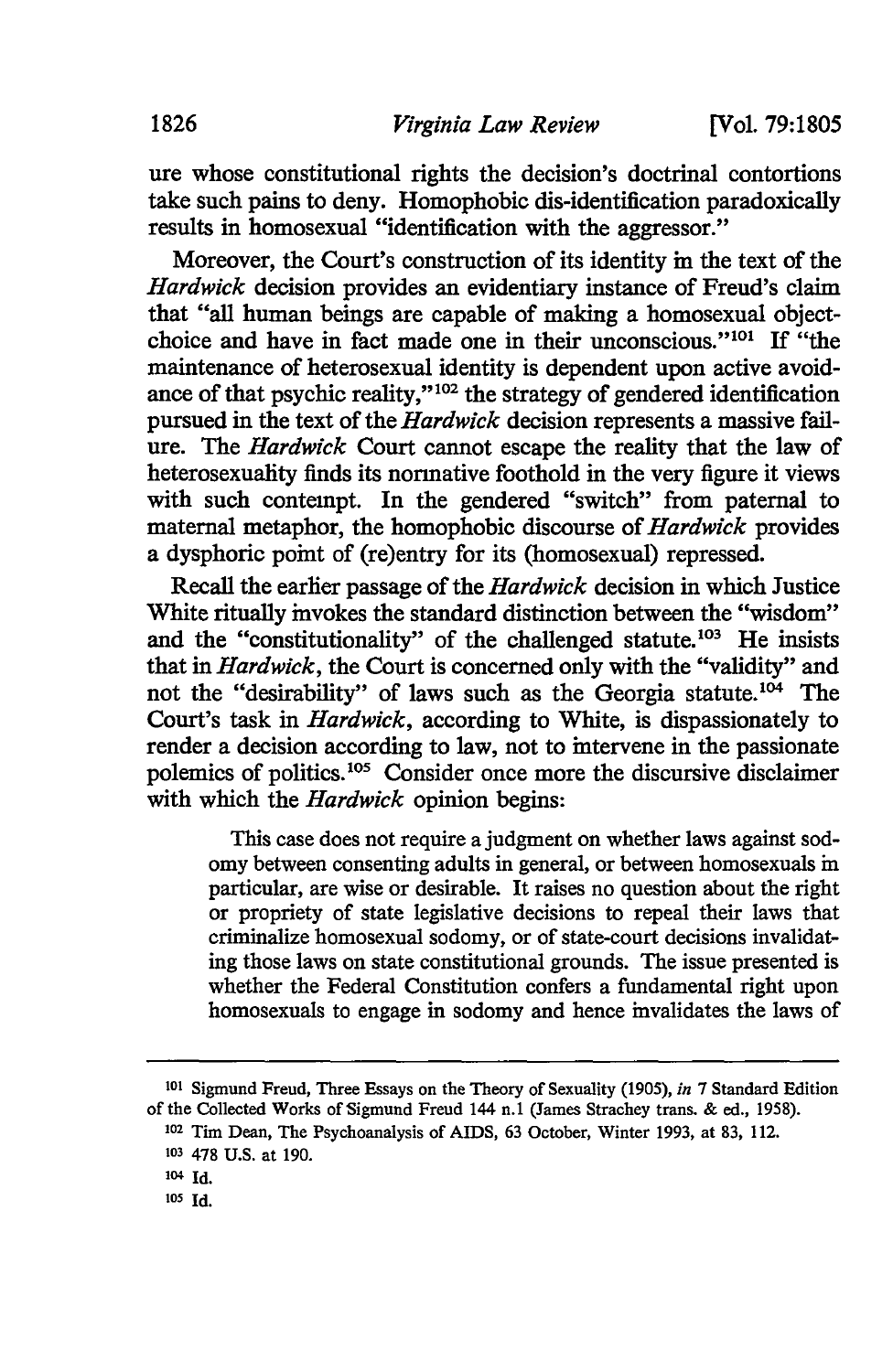the many States that still make such conduct illegal and have done so for a very long time. **1<sup>6</sup>**

Behind Justice White's language stands a conception of constitutional adjudication whose resemblance to the position taken by the psychotic Judge Schreber should not go unremarked.

Freud notes that in the *Memoirs of My Nervous Illness,* Schreber insists that it is not the judge, but the "Order of Things" that demands his "emasculation":

It is not to be supposed that he *wishes* to be transformed into a woman; it is rather a question of a "must" based upon the Order of Things, which there is no possibility of his evading, much as he would personally prefer to remain in his own honourable and masculine sta- $\frac{1}{2}$  tion in life.  $107$ 

Similarly, Justice White implies that judicial allegiance to the principles of American constitutionalism demands a similar submission by the Supreme Court to the will of the state of Georgia. For Justice White, what is at stake here is the constitutional validity of the laws against "homosexual sodomy," not their desirability.<sup>108</sup> As to this latter question, the constitutional "Order of Things" requires the members of the Supreme Court to adopt an institutional posture of official indifference. Respect for the limited role of the Supreme Court in our constitutional system obliges the Justices to keep their personal preferences regarding the wisdom of the law challenged in *Hardwick* to themselves.

**A** careful reading of the text, however, demonstrates that the language of the *Hardwick* opinion in fact undermines, and ultimately overtakes, the Court's putatively detached and disinterested logic. The figural "unconscious" of the text demonstrates that because of political commitments that he either cannot or will not acknowledge, Justice White is finally unable to avoid the dark domain of desire whither a serious judicial inquiry into the legal imposition of compulsory heterosexuality would lead the Court.<sup>109</sup> In *Hardwick*, the voice

**<sup>106</sup>** Id.

**<sup>107</sup>** Freud, supra note 12, at 17.

*<sup>108</sup>Hardwick,* 478 U.S. at 190.

**<sup>109</sup>**Obviously, I mean to evoke the expansive understanding of "desire" developed in the Freudian theory of the libido, for which the term refers to the full continuum of human emotions ranging from love to hatred. See Sigmund Freud, The Libido Theory, *reprinted in 5* Collected Papers (Joan Riviere trans., 1959).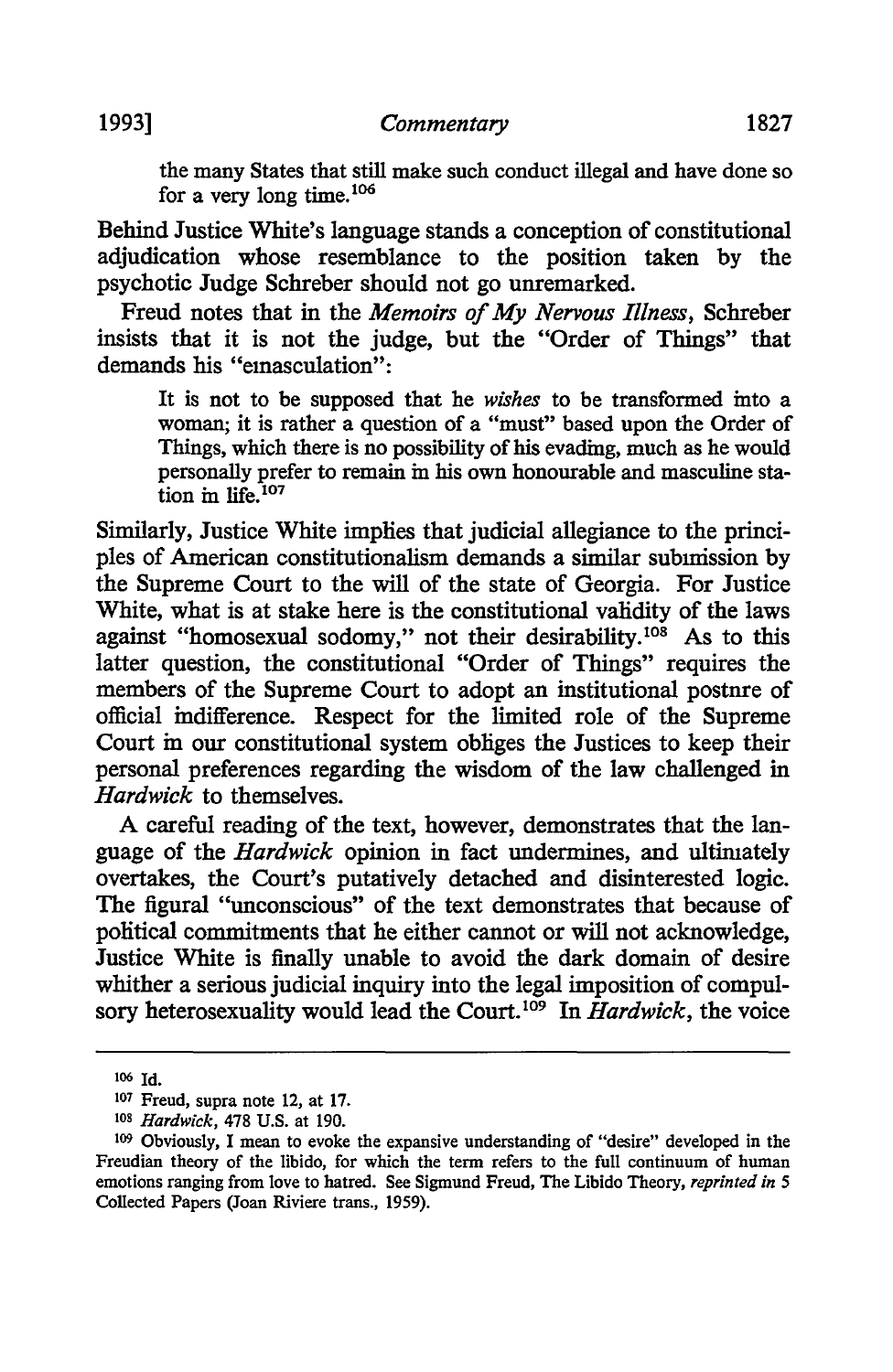of desire is "imbedded" in the "very delirium of metonymy"<sup>110</sup> by which the "Court" (itself a metonymic figure) anxiously articulates its "vulnerability" and mobilizes its powers of "resistance" to the claim "pressed" **by** Michael Hardwick. **By** the end of the *Hardwick* opinion, the text has confessed with equal insistence the very interest in homosexuality that Justice White has so insistently disavowed: the rhetoric of *Hardwick* is shot through with the traces of the homophobic passion whose relevance the Court's decision has taken such great pain to deny. That passion eclipses the cool, constitutional reason **by** which the Supreme Court claims to be bound and belies Justice White's contention that the *Hardwick* decision has nothing to do with the "imposition of the Justices' own choice of values"<sup>111</sup> regarding the legal regulation of gay and lesbian sexuality.

I hope **by** now to have shown that the *Hardwick* Court is not sim**ply** adjudicating the constitutionality of a statutorily codified homophobia (the Georgia "anti-sodomy" law) which is anterior to, or independent of, its own analysis. To the contrary, in *Hardwick,* the Supreme Court does not calmly reason about homosexuality, but rather rages irrationally against it. The rhetoric of the *Hardwick* decision discursively makes and marks the sexual difference between heterosexuality and homosexuality that makes homophobia possible. As a textual representation and ratification of normative heterosexuality, the Court's decision in *Hardwick* does not merely reflect the constitutional legitimacy of the politics of homophobia but, more importantly, is itself an instance of the paranoid juridical forms that politics sometimes takes.

Hardwick's lawyers modestly argued that the private, consensual sexual practices for which he was arrested were not different in any relevant aspect from those to which the Supreme Court had accorded constitutional protection in its earlier privacy decisions.<sup>112</sup> The doctrinal step the Supreme Court was asked to take in *Hardwick was* thus quite conservative. Justice White responds to this assertion of legal identity between *Hardwick* and cases such as *Griswold v. Con-*

**<sup>110</sup>**Fredric Jameson, Fables of Aggression: Wyndham Lewis, The Modernist as Fascist **27** (1979).

*<sup>11</sup> Hardwick,* 478 U.S. at 191.

<sup>112</sup> Id. at 188-89.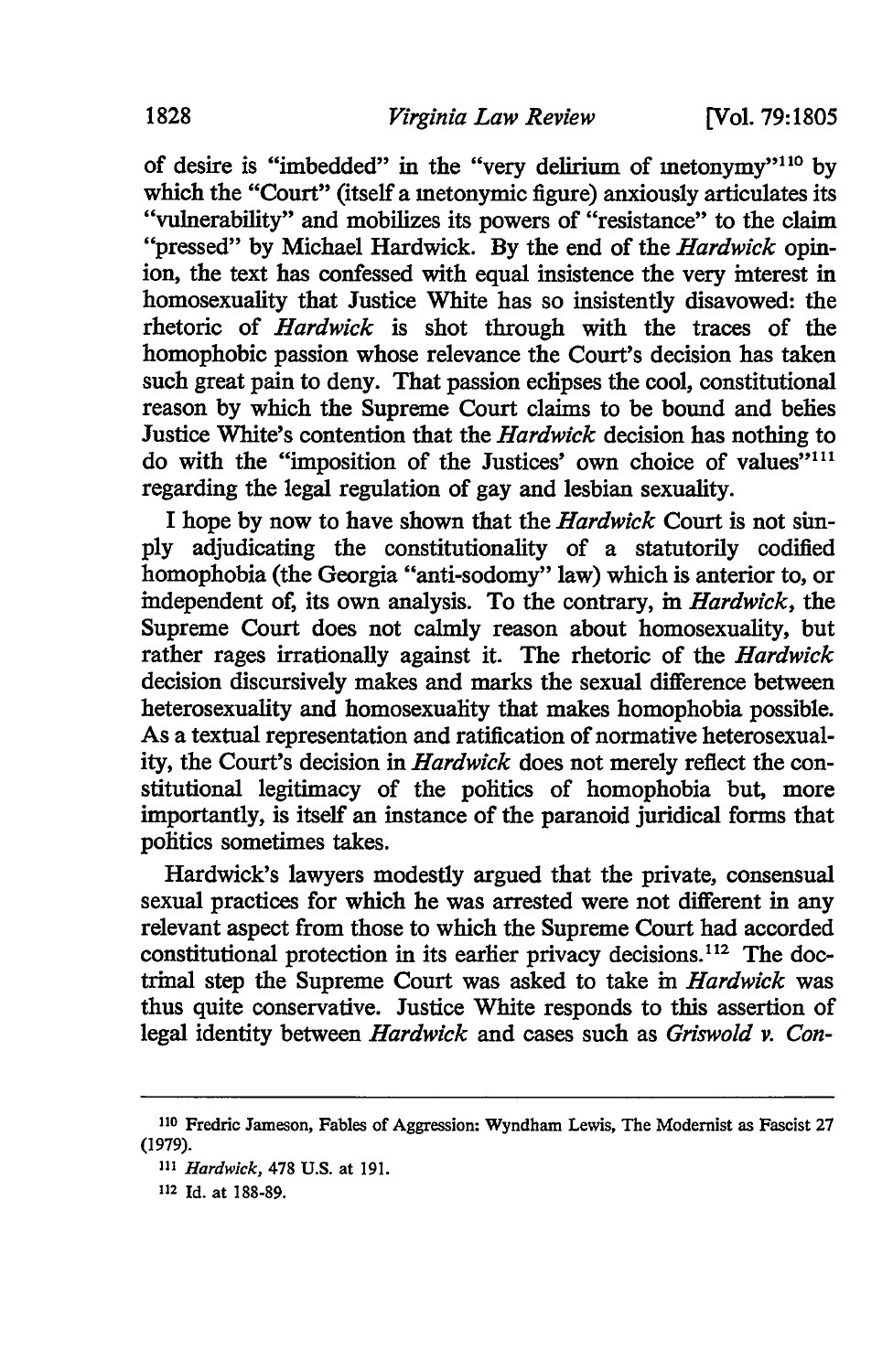*necticut* <sup>113</sup> and *Roe v. Wade* <sup>114</sup> by erecting a rhetorical wall of sexual difference between "family, marriage, or procreation on the one hand and homosexual activity on the other":<sup>115</sup> "[W]e think it evident that none of the rights announced in those cases bears any resemblance to the claimed constitutional right of homosexuals to engage in acts of sodomy that is asserted in this case."<sup>116</sup>

This discourse of sexual difference enables the *Hardwick* Court to sustain its doctrinal refusal to extend the protections of constitutional privacy to gay men and lesbians. A rhetorical reading of the text of *Hardwick* suggests that the sexual difference between heterosexuality and homosexuality stressed by Justice White is not a cause, but rather an effect of the decision. This metalepsis-which is reflected in the tropological switch from paternal to maternal metaphor-produces a destabilizing effect on the very notion of heterosexual identity, without which the idea of homosexual difference makes no sense. This destabilization (or should I say devaluation) of heterosexual identity is the cost of the sexuated (ex)change in subject positions by which the Supreme Court distances itself rhetorically from Michael Hardwick and his constitutional claim.

The reading presented here of textually constructed sexual difference in *Hardwick* has serious implications for contemporary critiques of identity politics in gay and lesbian theory. This rhetorical reading of the (hetero)sexuated figural logic of *Hardwick* illustrates the need for a more precise understanding of ideologies of sexual difference than the emerging critique of gay and lesbian identity politics in American legal scholarship has thus far offered. Writing from this critical perspective, one commentator on the case has argued that the assertion of homosexual identity in *Hardwick* was "simply the flip side of the same rigidification of sexual identities by which our society simultaneously inculcates sexual roles, normalizes sexual conduct, and vilifies 'faggots' **117** and straightjackets "those who engage in homosexual sex into a fixed identity specified by their *difference* from 'heterosexuals.' "<sup>118</sup> This argument holds that *Hardwick* shows the

**<sup>113</sup>**381 U.S. 479 (1965).

**<sup>114</sup>**410 U.S. 113 (1973).

**I'5** *Hardwick,* 478 U.S. at 191.

**<sup>116</sup>**Id. at 190-91.

**<sup>117</sup>**Jed Rubenfeld, The Right of Privacy, 102 Harv. L. Rev. 737, 781 (1989).

**<sup>118</sup>**Id. at 779 (emphasis added).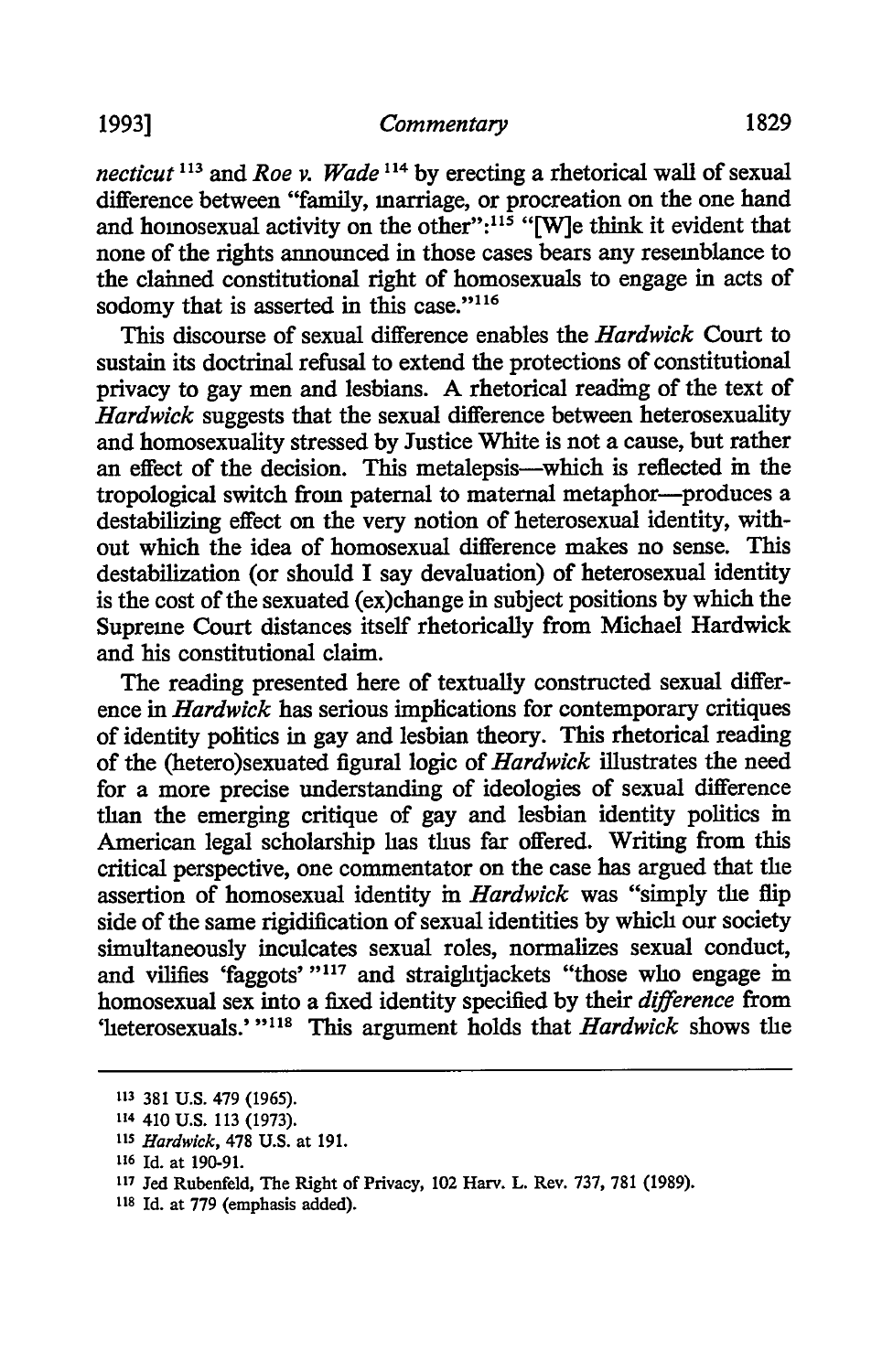dangers of too insistent an emphasis on the "homosexuality" of the sexual practices that were prohibited by the Georgia "anti-sodomy" law upheld by the Supreme Court. According to this account, when Michael Hardwick's lawyers decided to describe their client as a "practicing homosexual" in the complaint filed on his behalf, they unwittingly undermined the force of Hardwick's essentially identitybased claim-that his interests in sexual privacy were constitutionally indistinguishable from those of heterosexuals.

This critique of a rights discourse based on the assertion of homosexual identity misses the mark. By identifying the *Hardwick* Court's "obsessive focus"<sup>119</sup> on homosexual difference—on the "particularly homosexual aspect of homosexual sex"<sup>120</sup>-as a critical feature of its decision, this view blames the idea of gay and lesbian identity itself for the case's outcome. Essentially, it proposes that the inclusionary claims of identity politics are ultimately indistinguishable from those made on behalf of an exclusionary politics-a proposition that can be sustained only if one fails to take into account the different power positions from which, as well as the purposes for which, these appeals to sexual identity have been made.

The emerging legal critique of the assertion of difference in gay and lesbian identity politics ignores a crucial distinction between two very different types of claims, a distinction we overlook at our peril. One could understand the assertion of homosexual difference to be an ontological claim that the physical difference between homosexual and heterosexual acts produces a difference in sexual identity. This categorical claim is untenable. As I have argued elsewhere, $^{121}$  however, one could rest the argument for homosexual difference and its assertion on a very different ground. This argument starts from the proposition that there is an undeniable historical difference between the societal treatment and consequences of homosexual acts, a particularity which has forged a distinct social place and position for those with whom same-sex practice is identified. As an historical matter, the proclamation of homosexual identity does not, and need not, appeal to "some common characterological essence that sets those who embrace that identity apart from those who do not; rather, this

**<sup>119</sup>**See *Hardwick,* 478 **U.S.** at 200 (Blackmun, **J.,** dissenting).

**<sup>120</sup>**Rubenfeld, supra note 117, at 778-79.

**<sup>121</sup>**Thomas, supra note 99, at 1501, 1502 n.249.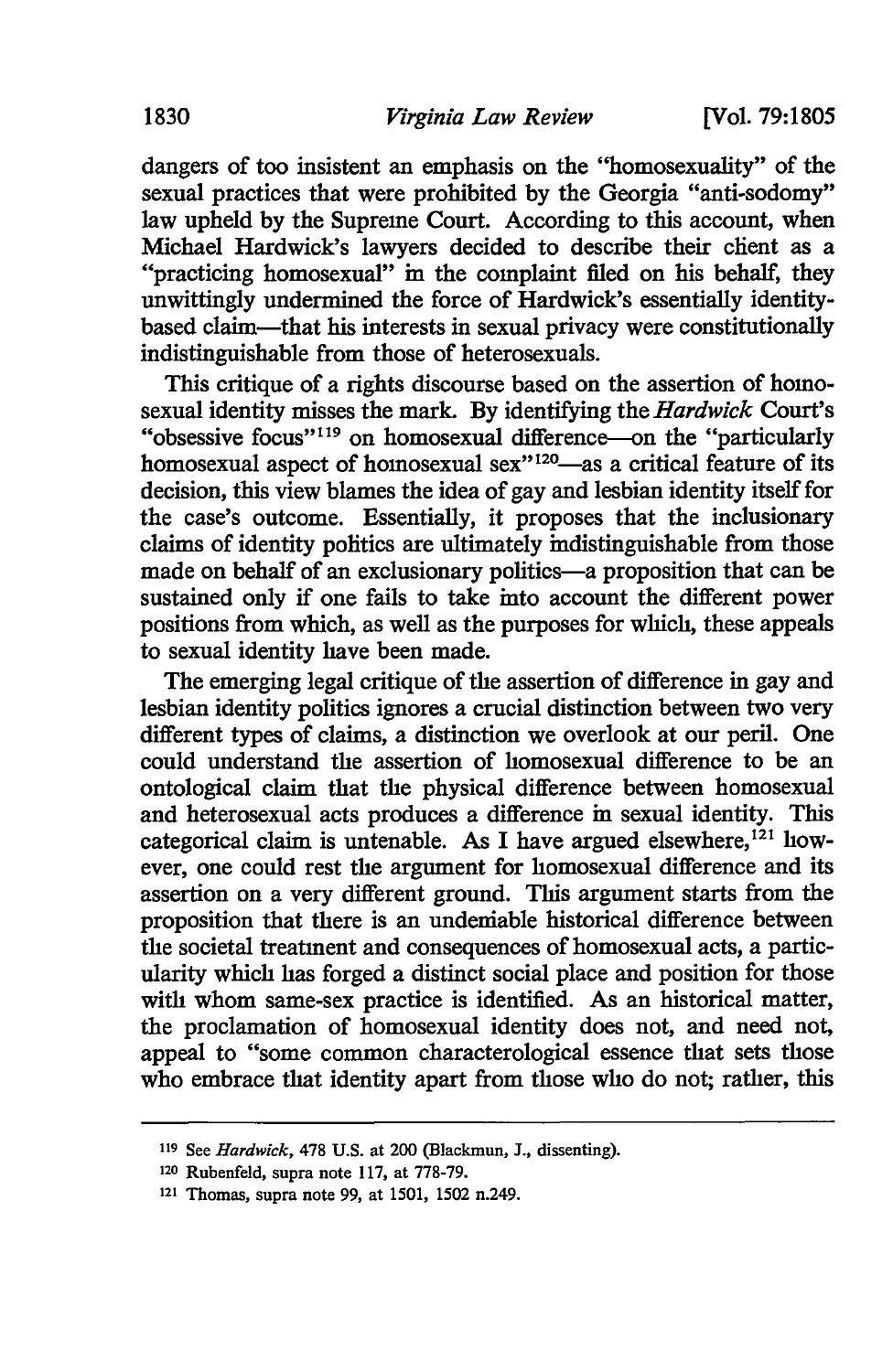assertion of homosexual identity derives from a common historical experience of  $[domination]$ ."<sup>122</sup> This position does not contend that the "homosexual" is a "personage," or "a type of life, a life form, and a morphology";<sup>123</sup> it does insist that the idea of a homosexual identity be understood as an historically "entrenched contingency."<sup>124</sup> This latter description of homosexual identity, and the pursuit of a politics based on that identity, does not revolve around an essentialist claim that homosexuals are *different* but around an historical claim that they have been treated *differently.* Viewed in this light, the politics of gay and lesbian identity might be considered as a practice whose best and most basic commitments emerge in historical moments of critical calculation regarding our collective *situation,* not from a timeless metaphysical faith in our collective sensibility. Gay and lesbian politics may thus be understood as a "politics of location."<sup>125</sup>

The phobic figural representations by which the Supreme Court produces a hierarchical differentiation or "scaling"<sup>126</sup> of homosexual and heterosexual acts and agency in the *Hardwick* decision provide an indispensable map of the ideological situation with which contemporary gay and lesbian politics must now contend. The rhetorical politics of the *Hardwick* opinion suggests that we are indeed in treacherous terrain. *Hardwick* offers textual proof from law of the social constructionist claim that the idea of a distinct "homosexual" identity (or for that matter of a distinct "heterosexual" one) is a discursively constructed ideological category, and thus *false.* The ideological character of the "homosexual" identity fabricated in *Hardwick* resides in its constitutive "confusion of linguistic with natural reality."<sup>127</sup> The Court uses this confusion to erect a thoroughly imaginary figure of the (male) "homosexual," in "willful blindness"<sup>128</sup> to the fact that both this figure and the act of "homosexual sodomy" of which Hardwick was accused rest on equally imaginary epistemological grounds.

**<sup>122</sup>** Id.

**<sup>123</sup>** Foucault, supra note 9, at 43.

**<sup>124</sup>** William E. Connolly, Identity\Difference: Democratic Negotiations of Political Paradox 176 (1991).

**<sup>125</sup>** Adrienne Rich, Notes toward a Politics of Location (1984), *in* Blood, Bread and Poetry: Selected Prose 1979-1985, at 210 (1986). **<sup>126</sup>**1 take this term from Iris M. Young, Justice and the Politics of Difference 122 (1990).

**<sup>127</sup>** See Paul de Man, The Resistance to Theory **11** (1986).

*<sup>128</sup>Hardwick,* 478 U.S. at 205 (Blackmun, J., dissenting).